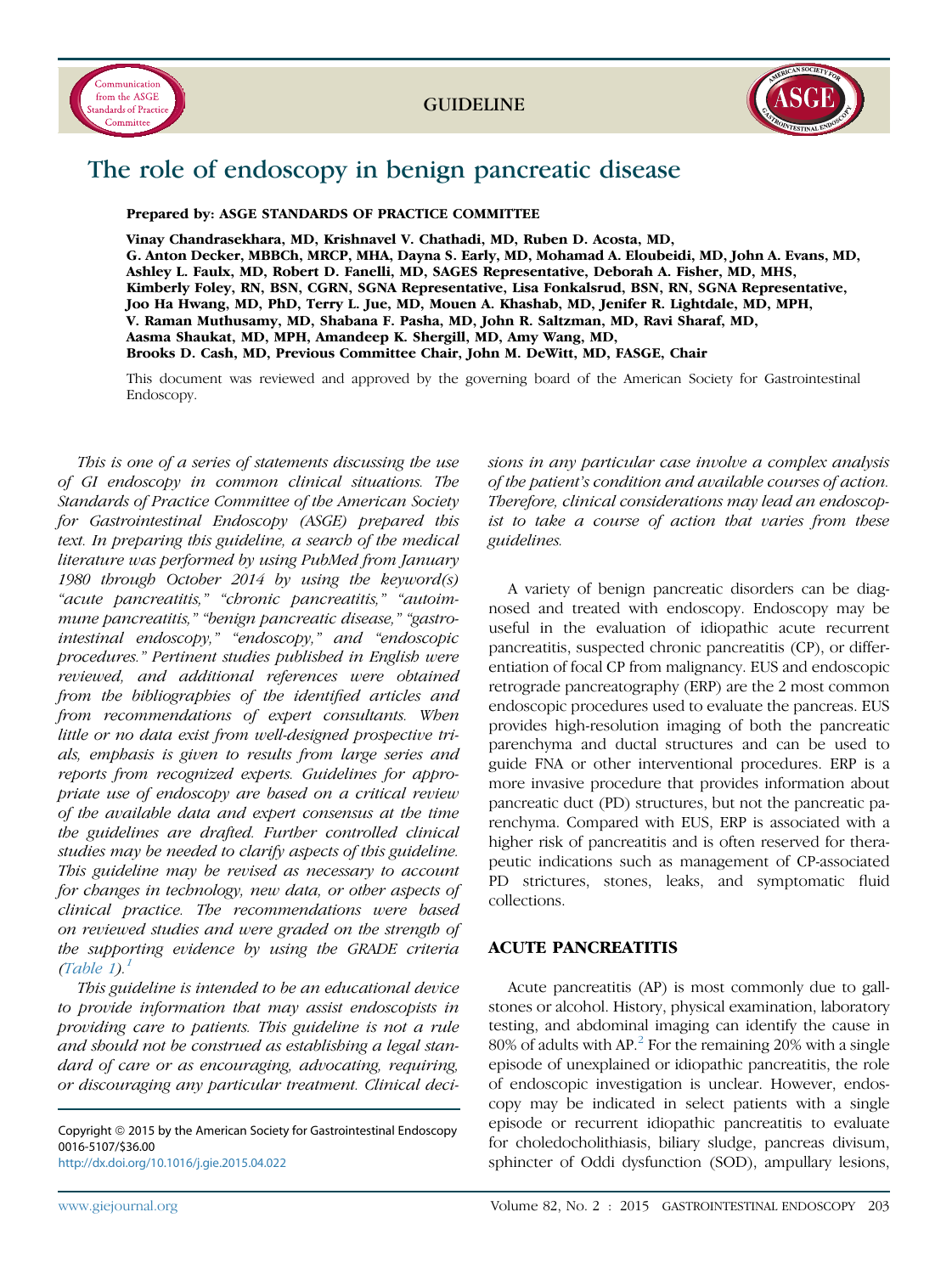| <b>Quality of evidence</b> | <b>Definition</b>                                                                                                                                | Symbol                        |
|----------------------------|--------------------------------------------------------------------------------------------------------------------------------------------------|-------------------------------|
| High quality               | Further research is very unlikely to change our confidence in the estimate of effect.                                                            | $\bigoplus\bigoplus\bigoplus$ |
| Moderate quality           | Further research is likely to have an important impact on our confidence in the estimate of effect and<br>may change the estimate.               | $\bigoplus\bigoplus\bigodot$  |
| Low quality                | Further research is very likely to have an important impact on our confidence in the estimate of effect<br>and is likely to change the estimate. | $\bigoplus$                   |
| Very low quality           | Any estimate of effect is very uncertain.                                                                                                        | $\bigoplus$                   |

#### <span id="page-1-0"></span> $T_{\text{min}}$  the quality of evidence

Adapted from Guyatt et al.<sup>[1](#page-8-0)</sup>

pancreatic cystic neoplasms, pancreatic cancer, or acute exacerbation of CP.<sup>[2](#page-8-0)</sup>

Emerging data suggest that EUS may be beneficial for the investigation of a single episode of unexplained pancreatitis.<sup>[3,4](#page-8-0)</sup> In a prospective study of 201 patients, EUS identified a cause of a single episode of unexplained pancreatitis in  $31\%$ <sup>[5](#page-8-0)</sup>. The most common EUS findings in these patients are choledocholithiasis, biliary sludge, and CP, although the yield of EUS is lower in those who have undergone cholecystectomy.<sup>[4](#page-8-0)</sup> Older patients with an initial episode of AP warrant investigation for pancreatic cancer, often with noninvasive cross-sectional imaging and/or EUS. Some authors suggest that all patients older than 40 years of age with idiopathic pancreatitis should be investigated for pancreatic neoplasia. $6$  However, the mean age of patients with pancreatic cancer who present with AP is closer to 60 years. $2,7,8$ 

The utility of ERCP after a single episode of unexplained mild AP is not established and is generally not recommended.[2,9](#page-8-0) Given the favorable safety profile of EUS (particularly with regard to ERCP-induced pancreatitis), there is a growing trend for an initial evaluation with EUS in these patients for the detection of biliary sludge and CP before consideration of ERCP.<sup>[2,5,10,11](#page-8-0)</sup>

ERCP is generally reserved for the treatment of abnormalities found by less-invasive imaging techniques. However, in patients with idiopathic recurrent AP and negative imaging studies, ERCP has been reported to have a diagnostic yield of  $38\%$  to  $79\%$ <sup>[2](#page-8-0)</sup> When ERCP is performed for idiopathic recurrent AP, biliary and/or pancreatic sphincterotomy may be required. In this scenario, some centers perform manometry to evaluate for SOD and perform therapy accordingly.[12,13](#page-8-0) Pancreas divisum in the setting of recurrent AP may be treated with papillotomy of the minor papilla. $14$  In high-risk patient populations, placement of a pancreatic duct stent and/or the administration of rectal indomethacin reduces the risk of post-ERCP pancreatitis.[15,16](#page-8-0)

#### Choledocholithiasis and microlithiasis

Choledocholithiasis and microlithiasis are common causes of AP. Microlithiasis refers to stones less than 3 mm in diameter, whereas biliary sludge is a suspension of crystals, mucin, glycoproteins, cellular debris, and proteinaceous material.<sup>[2](#page-8-0)</sup> The reported prevalence of microlithiasis in the setting of idiopathic pancreatitis varies from 6% to 70% and is largely dependent on the testing methods and the timing of these tests relative to the onset of pancreatitis.<sup>17-20</sup> Microlithiasis and biliary sludge may develop as a consequence of biliary stasis secondary to pancreatitis and their presence does not confirm a causal role. Furthermore, microlithiasis and biliary sludge are more common in individuals with an intact gallbladder. Endoscopic methods for detection of microlithiasis and sludge include duodenal fluid sampling for the detection of biliary crystals by polarized microscopy, ERCP with or without intraductal bile aspiration, and EUS. The role of endoscopy in choledocholithiasis has been discussed extensively in a previous ASGE guideline. $^{21}$  $^{21}$  $^{21}$  Cholecystectomy is recommended for patients with recurrent AP thought to be secondary to mi-crolithiasis.<sup>[14](#page-8-0)</sup> Endoscopic biliary sphincterotomy may also be used to prevent recurrent biliary pancreatitis in patients with choledocholithiasis or microlithiasis but should be limited to individuals unable or unwilling to undergo cholecystectomy.[22-24](#page-9-0)

#### Pancreas divisum

Pancreas divisum is an anatomic variant characterized by the failure of fusion between the dorsal and ventral PDs. This variant is present in approximately 7% of the population. The role of divisum as a cause of recurrent AP or CP remains controversial, although there is a significant asso-ciation between divisum and these disorders.<sup>[25,26](#page-9-0)</sup> Magnetic resonance imaging (MRI) is considered sensitive for the detection of divisum, particularly when secretin is administered before the study. $27$  However, the sensitivity of MRI for the detection of divisum is lower in those with  $CP<sup>28</sup>$  $CP<sup>28</sup>$  $CP<sup>28</sup>$ EUS may be superior to multidetector CT or MRI without secretin for detection of divisum.<sup>[27](#page-9-0)</sup> Pancreatography is considered the best method for establishing the presence of divisum; however, ERP via the minor papilla should not be offered only for diagnostic purposes. ERP with minor papillotomy may prevent further attacks of acute recurrent pancreatitis in certain patients with divisum, yet there are no prospective, randomized, controlled trials that confirm this hypothesis. In a retrospective series of 53 patients with pancreas divisum and recurrent pancreatitis treated with minor papillotomy, 60% of patients reported immediate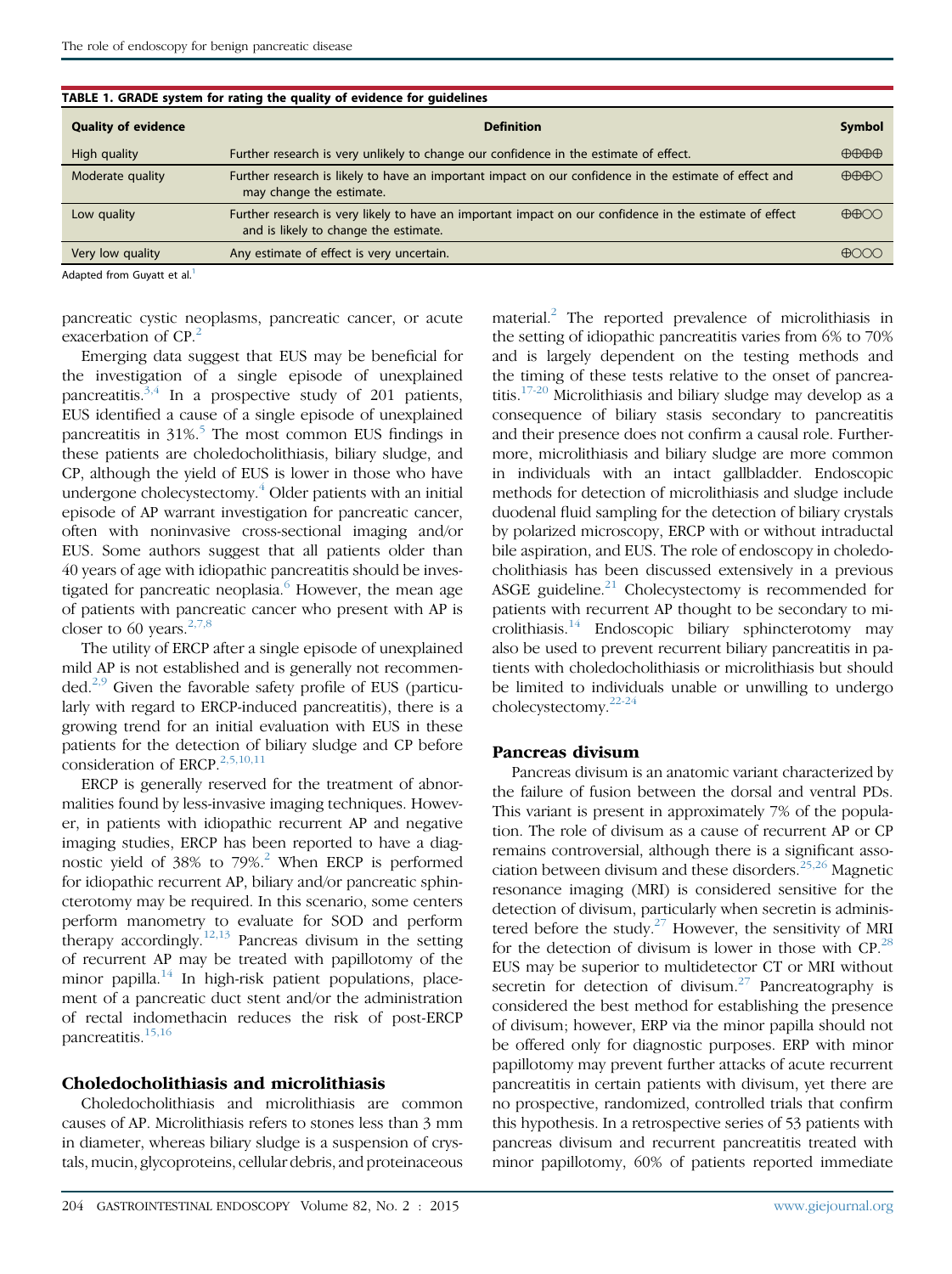improvement in symptoms. Nevertheless, recurrent symptoms developed in half of these patients at a mean follow-up of 6 months after the procedure.<sup>[29](#page-9-0)</sup> A long-term retrospective study of patients undergoing ERP with minor papilla endotherapy (papillotomy and/or stenting) demonstrated higher rates of improved pain scores and fewer hospitalizations for patients with divisum and acute recurrent pancreatitis (53%) than for patients with divisum and CP (18%) or those with divisum and chronic/recurrent epigastric pain (41%;  $P = .02$ ).<sup>[30](#page-9-0)</sup> Limited data suggest that prolonged stenting of the minor papilla without sphincterotomy may produce results equivalent to minor papilla sphincterotomy, but this has not been widely adopted, as more data are needed. $31-33$  Minor papilla manipulation may carry an increased risk of pancreatitis, and postprocedure administration of rectal indomethacin and/ or PD stenting is recommended.<sup>[15,16,34,35](#page-8-0)</sup>

# Sphincter of Oddi dysfunction

The modified Milwaukee classification categorizes pancreatic SOD into 3 types: type 1 with pain, abnormal pancreatic enzymes on 2 occasions, and a dilated PD; type 2 with pain and either abnormal enzymes or a dilated PD; and type 3 with "pancreatic type" pain alone. $36$  Classically, individuals with type 1 SOD undergo ERCP with pancreatic sphincterotomy. However, the sphincter complex comprises a biliary sphincter, pancreatic sphincter, and a common sphincter. Depending on the contribution of the common sphincter to an individual's pancreatic sphincter hypertension, a simple biliary endoscopic sphincterotomy, which cuts both the biliary and common sphincter, may be sufficient to substantially reduce pancreatic sphincter pressure. The endoscopic approach to individuals with type 2 SOD or those with idiopathic recurrent AP varies across institutions. Some centers perform ERCP with SOD manometry, with treatment based on manometric findings. $37,38$  Other centers perform empiric biliary and/or pancreatic sphincterotomy for individuals with type 2 SOD or idiopathic recurrent AP. Others perform biliary sphincterotomy and reserve pancreatic SOD manometry for those who do not respond to biliary sphincterotomy alone.

SOD has been reported in as many as 72% of patients undergoing manometry for idiopathic recurrent AP in which divisum, bile duct stones, and pancreatic malignancy were excluded with ERCP.<sup>[39](#page-9-0)</sup> A recent randomized trial of patients with recurrent idiopathic pancreatitis found that individuals with pancreatic SOD responded similarly to biliary sphincterotomy alone (51.5%) compared with combined biliary and pancreatic sphincterotomies (52.8%;  $P = 1.0$ ) for the prevention of recurrent episodes of  $AP<sup>12</sup>$  $AP<sup>12</sup>$  $AP<sup>12</sup>$  Pancreatic SOD was found to be an independent risk factor for identifying patients at higher risk of recurrent AP. A randomized multicenter trial of individuals with abdominal pain after cholecystectomy attributed to SOD (type 3 SOD) found no diagnostic or predictive

benefit of biliary or pancreatic manometry. This same study failed to demonstrate a therapeutic benefit of biliary and/or pancreatic sphincterotomy over sham therapy. $40$ The authors concluded that manometry or sphincterotomy for type  $3$  SOD are not recommended.<sup>[40](#page-9-0)</sup>

## Autoimmune pancreatitis

Autoimmune pancreatitis (AIP) is a distinct form of CP characterized by a fibroinflammatory process that readily responds to steroid therapy. $^{41}$  $^{41}$  $^{41}$  It is now recognized that there are 2 forms of AIP. Type 1 AIP is also referred to as lymphoplasmacytic sclerosing pancreatitis and is the pancreatic manifestation of immunoglobulin G4 (IgG4)– related disease. It is more commonly observed in Asia in older individuals and is associated with the histological features of storiform fibrosis, obliterative venulitis, preserved arterioles, increased serum IgG4 levels, and abundant infiltration of IgG4–positive plasma cells. Type 2 AIP has been termed idiopathic duct-centric pancreatitis and is more common in Europe and the United States. This type occurs in younger individuals and is associated with granulocyte epithelial lesions, absent or low levels of serum IgG4 and tissue IgG4–positive plasma cells, and absence of other organ involvement except inflammatory bowel disease. The role of endoscopy for the diagnosis of AIP has varied according to country based on the type of AIP most commonly encountered. For example, Japanese consensus guidelines and Asian diagnostic criteria mandate ERP as part of the imaging criteria for diagnosing AIP, yet pancreatography is not mandated by the Mayo Clinic's HISORt diagnostic criteria. $42-44$  In an attempt to unify diagnostic criteria, a panel of experts created the In-ternational Consensus Diagnostic Criteria for AIP.<sup>[45](#page-9-0)</sup> These criteria suggest the use of ERP when CT findings are atypical for AIP. ERP findings suggestive of AIP include long, narrow strictures (more than one-third of the length of the PD), lack of upstream dilation  $(<5$  mm), multiple strictures, and the presence of side branches arising from a strictured duct. $46$  However, there is regional variability with interpretation of pancreatography. Experts from the United States demonstrate lower sensitivity for identifying AIP based solely on pancreatography images compared with Asian experts.<sup>[46](#page-9-0)</sup> Cholangiography in addition to pancreatography (ERCP) may be necessary for the diagnosis of AIP in individuals with signs or symptoms of biliary strictures related to IgG4–related disease. $47$  In this scenario, endobiliary sampling of the stricture is recommended to rule out malignancy and for IgG4 staining. Ampullary biopsies for IgG4 staining are also recommended by some at the time of ERCP. Carefully performed ampullary biopsies do not appear to increase the risk of bleeding or pancreatitis and have a sensitivity of 52% to 80% and a specificity of 89% to 100% for the diagnosis of AIP. $47$  IgG4–related biliary strictures often respond promptly to treatment with corticosteroids. Therefore, ERCP with biliary stenting in AIP is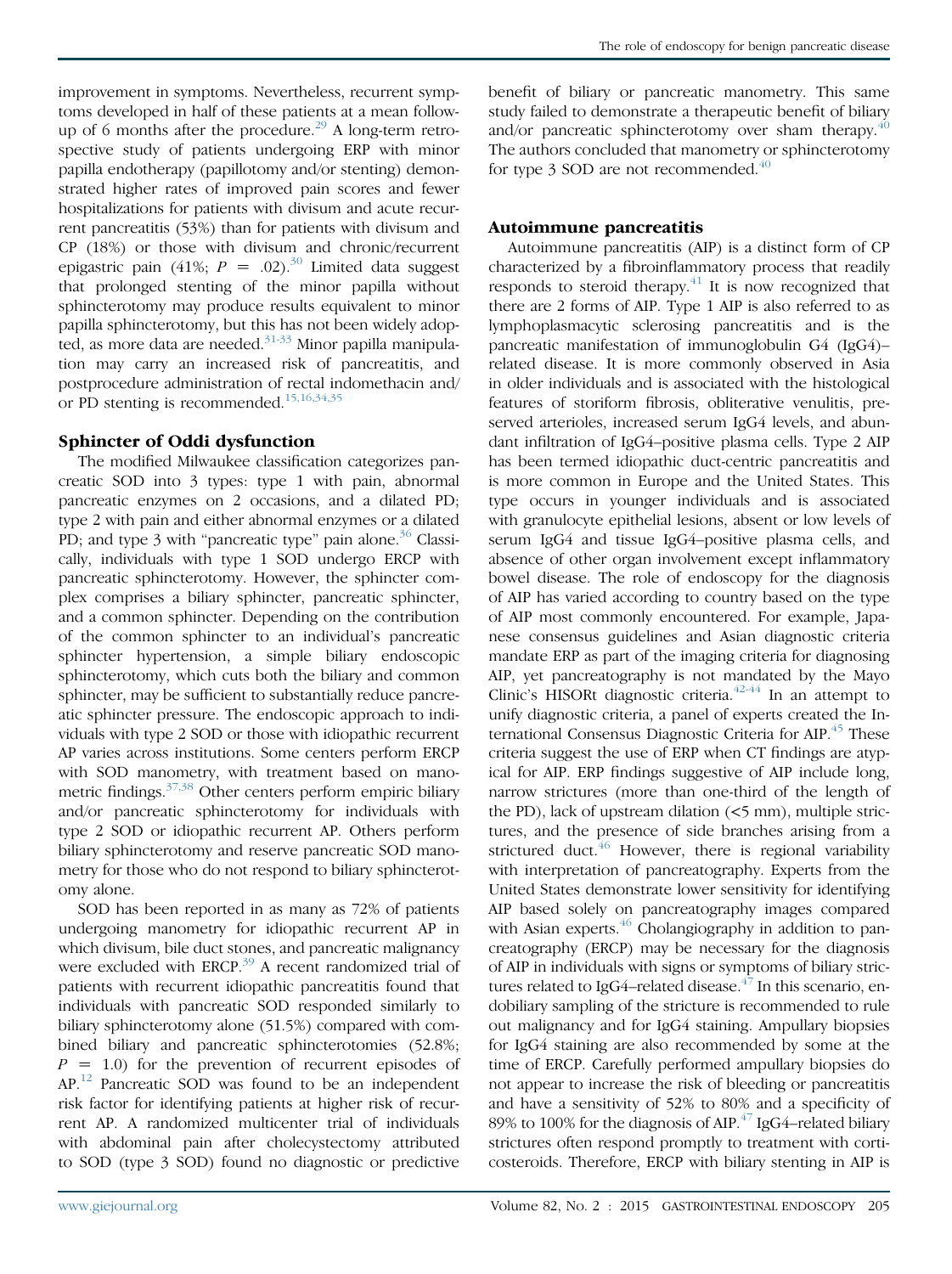reserved for those biliary strictures that do not respond to steroid therapy.

There are no pathognomonic EUS imaging characteristics of AIP. However, classic EUS findings of AIP include diffuse gland enlargement with parenchyma that is hypoechoic, patchy, and heterogeneous.[48-50](#page-9-0) The diagnosis of AIP should be strongly suspected when all these EUS features are present and may be seen in as many as 57% of patients.<sup>[48,49](#page-9-0)</sup> Diffuse hypoechoic areas and pancreatic enlargement, a thickened bile duct wall, and peripancreatic hypoechoic margins are more common in AIP than in pancreatic cancer.<sup>[51](#page-9-0)</sup> On the other hand, focal hyperechoic areas, focal enlargement, and marked biliary and PD dilation are more common in patients with pancreatic cancer. As the biliary tree is the most common extrapancreatic site of organ involvement, it is important to evaluate the bile ducts at EUS when type 1 AIP is suspected. In 38% of patients who underwent EUS for AIP, the extrahepatic bile duct and gallbladder wall were thickened.<sup>[49](#page-9-0)</sup>

EUS can confirm the diagnosis of AIP through pancreatic tissue biopsy. EUS-guided tissue acquisition is important, particularly in the diagnosis of type 2 AIP, because pancreatic histology is one of the diagnostic criteria of International Consensus Diagnostic Criteria.<sup>[45](#page-9-0)</sup> Standard FNA commonly yields small specimens for cytological review, most of which do not preserve tissue architecture. Although a few published reports advocate the use of FNA to diagnose AIP, there is no broadly accepted consensus for the cytological diagnosis of AIP, and most pathologists are reluctant to rely solely on FNA speci-mens.<sup>[52-55](#page-9-0)</sup> In a series of 44 patients diagnosed with AIP, 43% were diagnosed based on histologic analysis from FNA with a conventional 19-gauge needle.<sup>[56](#page-9-0)</sup> The greatest utility of EUS-FNA may be to exclude pancreatic cancer rather than diagnose AIP. However, one must be mindful of the 10% to 40% false-negative rate of FNA, which indicates that a negative result does not reliably exclude pancreatic adenocarcinoma.

To overcome the limitations of EUS-FNA, larger-caliber cutting biopsy needles have been developed that preserve tissue architecture for histological evaluation. A 19-gauge needle designed to capture a core tissue sample (Quick-Core; Cook Medical, Winston-Salem, NC) has been shown to help differentiate AIP from classic CP and pancreatic cancer.[57-60](#page-9-0)

Elastography and contrast-enhanced EUS are newer technologies that may differentiate AIP from neoplastic processes.<sup>[61,62](#page-9-0)</sup> Both of these image-enhancing techniques are still in an experimental phase, and routine use in evaluating possible AIP cannot be recommended at this time.

## CHRONIC PANCREATITIS

CP is an irreversible inflammatory process characterized by the destruction of pancreatic parenchyma and ductal structures associated with fibrosis. Pain is the predominant symptom of  $CP$  and is often multifactorial.<sup>[63](#page-10-0)</sup> Histologically, CP is characterized by fibrosis with a chronic inflammatory infiltrate and loss of acinar cells. Endoscopy, including EUS, ERP, and endoscopic pancreatic function testing (ePFT) can be used to establish the diagnosis of CP. However, these modalities should be reserved for patients in whom the diagnosis remains unclear after noninvasive imaging (CT or MRI with or without cholangiopancreatography).

Endoscopic therapy should be considered as part of a multidisciplinary approach to managing patients with CP. Optimizing medical management is paramount, with emphasis on abstinence from alcohol and tobacco, dietary modification, and the proper use of oral enzyme supplements, particularly in those patients with pancreatic exocrine insufficiency. Pancreatography should be primarily reserved to direct endoscopic therapy for patients with abdominal pain thought to be due to outflow obstruction of the PD. PD strictures and obstructing stones may result in PD hypertension, thereby contributing to the pain in patients with CP. Endoscopic therapy in these patients often requires multiple interventions that may be technically difficult. Endoscopic treatment should be weighed in the context of surgical options and is clinically successful in approximately 50% of patients with symptomatic  $CP$ .  $64$ Several randomized, controlled trials have compared operative intervention with endoscopic therapy and are discussed in detail later in this document. EUS-guided interventions can also be used to access the obstructed PD, drain pancreatic fluid collections, and deliver injections in and around the celiac plexus for treatment of chronic pain.

## Endoscopic diagnosis of CP

The clinical diagnosis of CP is obvious in patients with overt exocrine or endocrine dysfunction or in those with imaging demonstrating organ atrophy or calcification. However, a significant subset of individuals with suspected CP do not have symptoms of pancreatic insufficiency or radiographic abnormalities, making the diagnosis challenging. Endoscopic investigation has been suggested if noninvasive imaging is equivocal for the diagnosis of CP.<sup>[65](#page-10-0)</sup>

## Endoscopic pancreatic function testing

Pancreatic function testing was first reported more than 60 years ago. $66$  This technique can detect early CP with exocrine insufficiency. $66$  One approach involves the placement of a double-lumen tube into the duodenum to collect pancreatic secretions at specific intervals after administration of secretin or cholecystokinin. Aspirates are evaluated for bicarbonate concentration or pancreatic enzyme levels. Limitations of the test that preclude wide use include (1) the need for fluoroscopy to confirm appropriate placement of the tubes and (2) the absence of conscious sedation for the entire procedure. ePFT is a newer method for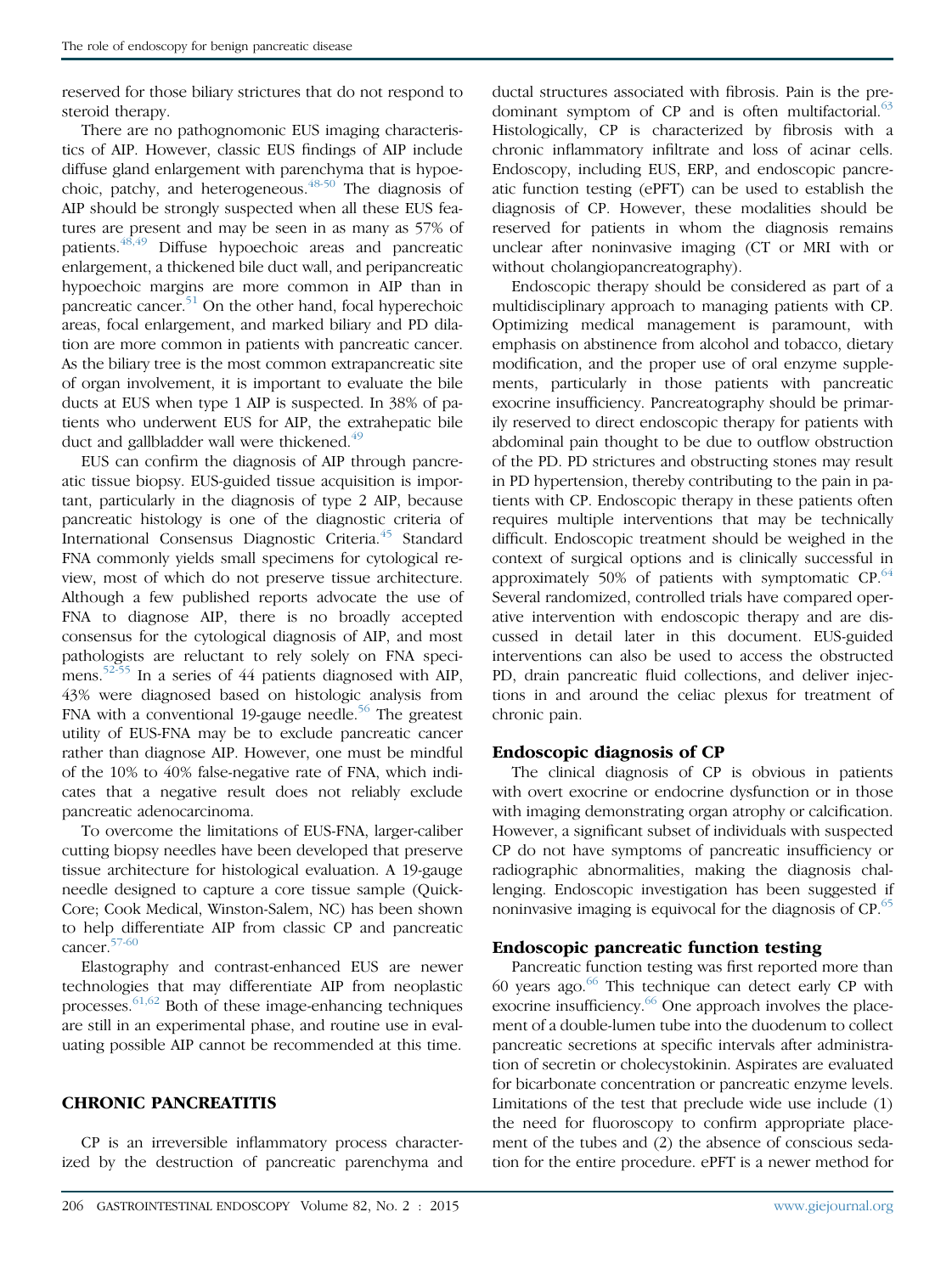| TABLE 2. Endosonographic criteria for chronic pancreatitis |                                                                                                                                                                                                                                   |  |  |
|------------------------------------------------------------|-----------------------------------------------------------------------------------------------------------------------------------------------------------------------------------------------------------------------------------|--|--|
| <b>Parenchymal changes</b>                                 | <b>Ductal abnormalities</b>                                                                                                                                                                                                       |  |  |
|                                                            | MPD calculi                                                                                                                                                                                                                       |  |  |
|                                                            |                                                                                                                                                                                                                                   |  |  |
|                                                            | Irregular/ectatic MPD contour                                                                                                                                                                                                     |  |  |
|                                                            | $>$ 3 dilated side branches                                                                                                                                                                                                       |  |  |
|                                                            | <b>MPD</b> dilation<br>$>3.5$ -mm body; $>1.5$ -mm tail                                                                                                                                                                           |  |  |
|                                                            | Hyperechoic MPD margin                                                                                                                                                                                                            |  |  |
|                                                            | Hyperechoic foci with shadowing<br>Lobularity with "honeycombing": $>3$ contiguous lobules<br>measuring at least 5 mm in length<br>Lobularity without honeycombing<br>Hyperechoic foci without shadowing<br>Hyperechoic stranding |  |  |

Consistent with chronic pancreatitis: 1 major A feature and  $\geq$ 3 minor features, 1 major A and major B features, 2 major A features. Suggestive of chronic pancreatitis: 1 major A feature and <3 minor features, 1 major B feature and ≥3 minor features, any ≥5 minor features. Indeterminate for chronic pancreatitis: 3 or 4 minor features, major B feature alone or with <3 minor features. Normal: <2 minor features without major features. MPD, Main pancreatic duct.

the detection of pancreatic exocrine insufficiency. During ePFT, EGD is initially performed, and all gastric and duodenal secretions are aspirated and discarded. Secretin is then administered intravenously. At 15, 30, 45, and 60 minutes after secretin administration, endoscopic duodenal aspiration is performed, and the contents are analyzed for bicarbonate concentration. $67$  A peak bicarbonate concentration less than 80 mEq/L is considered abnormal and indicative of exocrine insufficiency. ePFT has an excellent negative predictive value, and CP is essentially excluded if the concentration exceeds 80 mEq/L. $^{68}$  $^{68}$  $^{68}$  A shortened duration of the procedure to 45 minutes may be adequate, although 15 minutes is insufficient, even with direct intraductal collection of secretions. $69-71$ 

## EUS

EUS provides high-resolution imaging of the pancreatic parenchyma and ductal structures. EUS parenchymal features in CP include hyperechoic foci, hyperechoic strands, lobularity, and cysts. Ductal features of CP include main duct dilation, duct irregularity, hyperechoic duct margins, visible side branches, and stones. In the traditional EUS diagnostic system, each parenchymal or ductal feature is weighted equally and counted as 1 point (on a scale of 0 to 9 points) with higher scores increasing the likelihood of disease. There is uncertainty as to the ideal threshold number of criteria necessary for diagnosing CP. Increasing the number of required EUS features improves the specificity but sacrifices sensitivity for the diagnosis of CP. Most agree that the presence of 5 or more features reliably diagnoses CP and that absence of all features reliably excludes  $CP<sup>72</sup>$  $CP<sup>72</sup>$  $CP<sup>72</sup>$  However, there remains uncertainty, and practice patterns vary for patients demonstrating 1 to 4 EUS features. Some authors believe that 1 to 2 EUS features is indicative of a normal gland and that the presence of 3 to 4 criteria may indicate early or mild CP. This uncertainty highlights the need to correlate the EUS findings with clinical, structural, and functional analyses, particularly among patients with possible early or indeterminate

disease. One must be hesitant to diagnose CP based solely on minimal EUS criteria with otherwise negative or inconclusive findings.

Consensus-based criteria for EUS features of CP (Rosemont classification) were developed after a conference among 32 internationally recognized endosonographers (Table 2).<sup>73</sup> By using expert opinion, attendees assigned different weights to conventional parenchymal and ductal features of CP to optimize diagnostic accuracy. This classification scheme does not appear to increase interobserver agreement for the diagnosis of CP compared with the standard scoring system.<sup>74</sup> Defining the sensitivity of EUS criteria is challenging as a true criterion standard comparator has been difficult to identify because PFT, pancreatography, and histology may not recognize mild or moderate CP.

Caution must be exercised in several circumstances when using EUS for the diagnosis of suspected CP. First, recent or active AP can result in an overdiagnosis of certain criteria for CP including parenchymal hyperechoic strands and foci, lobularity, and hyperechoic duct walls. Moreover, acute inflammation can obscure an underlying mass on imaging; therefore, many endosonographers prefer to defer EUS for at least 4 weeks after an episode of AP. Second, pancreatic EUS findings that mimic CP are often seen as a result of normal aging, male sex, tobacco use, obesity, or alcohol use.[75-78](#page-10-0) Third, although some studies have demonstrated good interobserver agreement among expert endosonographers for suspected CP, others have demonstrated relatively poor interobserver agreement.<sup>[74,79](#page-10-0)</sup> Fourth, in contrast to AIP, data are insufficient to endorse the use of EUS-guided tissue acquisition for diagnosing CP at the present time. $80,81$  Combining EUS with ePFT appears to improve the sensitivity for the detection of early CP as functional abnormalities before structural changes may develop in some individuals. $82$ 

## Pancreatography

ERP may detect PD changes associated with CP but cannot assess for pancreatic parenchymal changes. The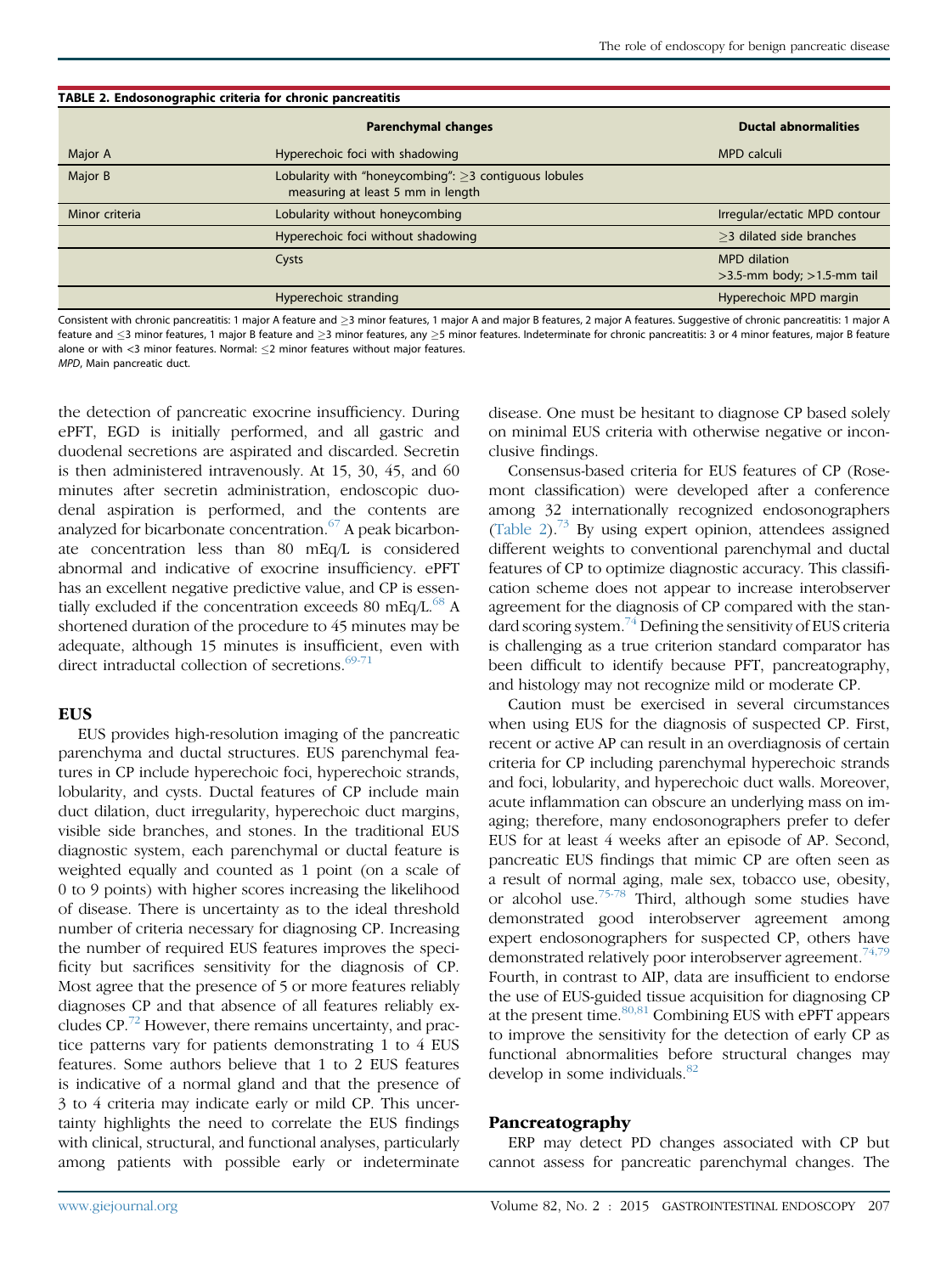Cambridge Classification of pancreatographic findings has been the traditional method for diagnosing and grading severity of CP based on findings of main and branched duct abnormalities including dilation, irregular-ity, strictures, stones, and/or cavities.<sup>[83,84](#page-10-0)</sup> However, variations in technique, such as underfilling of the PD, can affect the sensitivity of ERP for diagnosing CP. In addition, these pancreatography findings may not reflect CP because ductal changes can occur with normal aging and in those who consume alcohol but in whom CP is not suspected.[85-87](#page-10-0) Injection of contrast during ERP may result in an overestimate of the main PD diameter by as much as 1.5 times relative to measurements made at MRCP.<sup>[88](#page-10-0)</sup> ERP is an invasive study with a risk of AP as high as  $15\%$ .<sup>[89](#page-10-0)</sup> Furthermore, the risk of post-ERCP pancreatitis is higher in younger individuals with chronic abdominal pain without an obvious diagnosis of CP (ie, those with possible minimal change CP). Consequently, diagnostic pancreatography has been replaced by noninvasive or less-invasive imaging modalities (ie, EUS or MRCP) that can evaluate the pancreatic parenchyma and ductal structures. ERP should be reserved for therapeutic indications.

# Differentiating CP from pancreatic adenocarcinoma

CP is associated with an increased risk of pancreatic adenocarcinoma. Approximately 2% of patients with a new diagnosis of CP have underlying pancreatic cancer.<sup>90</sup> In particular, malignancy should be excluded in patients older than 40 years of age without an extensive history of heavy alcohol or tobacco use before making a new diagnosis of CP. Standard CT scanning is insensitive for the detection of pancreatic adenocarcinoma in patients with CP. Therefore, triple-phase CT imaging is recommended (ie, pancreas protocol CT) for this indication. EUS alone has poor accuracy (<75%) for differentiating benign inflammatory masses from neoplasia.[91,92](#page-10-0) EUS-FNA of lesions in the setting of CP is less sensitive (79% to 92%) for the diagnosis of malignancy compared with FNA of lesions in patients without  $CP.93-96$  $CP.93-96$ 

Elastography and contrast-enhanced EUS are 2 new technologies that may help improve detection of adenocarcinoma and differentiate malignant mass lesions from focal  $CP$ <sup>[97-99](#page-10-0)</sup> Elastography evaluates the relative stiffness of lesions compared with surrounding tissues with the expectation that malignant lesions consist of "harder" tis-sue than benign ones.<sup>[100](#page-10-0)</sup> Contrast-enhanced techniques characterize the vascularity of lesions by imaging its microvessels and hypothesizes that malignancies are relatively hypoenhanced compared with benign lesions. $97$  These technologies are at varying stages of development and study. Carefully designed studies are needed to determine their utility and role in the differentiation of malignant from benign disease.

## PD strictures

Benign strictures of the main PD occur in CP as a result of inflammation or fibrosis and may occur at anastomotic sites after pancreatic surgery. Dominant PD strictures resulting in ductal obstruction may lead to pain or superimposed AP on CP. At the time of endoscopic intervention, brushings for cytology can be performed to assess for occult malignancy. Confocal endomicroscopy is an emerging technology that may prove useful for the evalua-tion of indeterminate pancreatic strictures.<sup>[101](#page-10-0)</sup>

PD strictures from CP are often tight and resilient. Therefore, endotherapy usually involves dilation before stenting, and treatment with dilation alone is not recommended. Endoscopic therapy with dilation and stenting for PD strictures without intraductal stones has been effective in reducing abdominal pain in 65% to 84% of pa-tients.<sup>[102-105](#page-10-0)</sup> Symptomatic improvement may persist after pancreatic stent removal despite persistence of the stric-ture.<sup>[103,106](#page-10-0)</sup> PD stents are prone to occlusion and may require frequent exchange. When single stents are placed, use of 10F stents across the stricture has been recommended because single smaller-diameter stents have been associated with a higher risk of hospital admission for abdominal pain. $107,108$  Multiple plastic stents are favored by some experts as a way to avoid blockage of side branches compared with using single larger-caliber stents. A single small series described placement of a median of 3 stents, which permitted 84% of the cohort to achieve persistent pain relief after a mean follow-up of 38 months.<sup>[104](#page-10-0)</sup> There are no trials comparing the use of single larger stents to multiple stents for PD strictures in CP. The off-label use of fully covered self-expandable metal stents for PD strictures has been described, although this indication remains investigational. Adverse events associated with endotherapy for PD strictures include pain, AP, stent occlusion, stent migration, pancreatic infection, perforation, stone formation, and bleeding. In addition, PD stents may induce periductal damage and scarring, including the development of strictures or focal CP, particularly when used in near-normal glands.<sup>[109,110](#page-11-0)</sup>

EUS-guided access and drainage of an obstructed main PD by 1 of 3 techniques has been described in cases of surgically altered anatomy or failed conventional transpapillary access. EUS-guided duct access may facilitate retrograde transpapillary drainage by using the "rendezvous" technique. Alternatively, direct anterograde duct puncture and transmural drainage or anterograde passage of a transpapillary stent may be considered. One series of 36 patients reported partial or complete pain relief in 69% of patients after intervention, but this benefit waned over time with only 20% remaining pain free after  $450 \text{ days}$ .<sup>[111](#page-11-0)</sup> A recent series of 43 patients undergoing EUS-guided main PD stent placement described technical success in 74% and complete symptom resolution in 83% while PD stents were in place. $112$  Due to potential significant morbidity (ie, perforation, bleeding, infection), the use of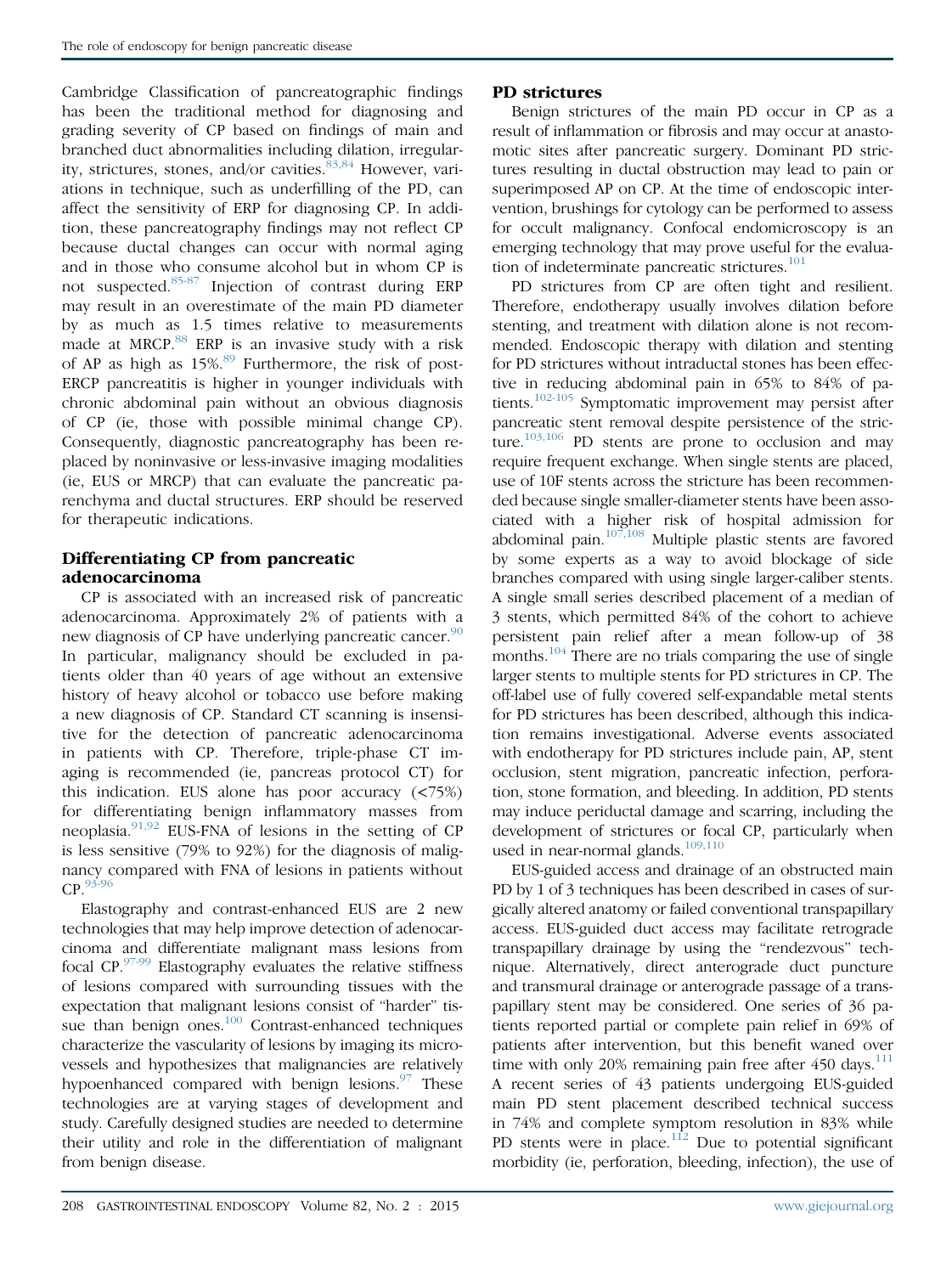EUS-guided main PD access and drainage remains limited to high-volume centers. These EUS-guided interventions should be performed in carefully selected patients managed by a skilled multidisciplinary team that fully considers endoscopic and surgical options.

#### PD stones

Similar to PD strictures, obstructing pancreatic stones may result in abdominal pain or superimposed AP on CP. ERP-guided treatment of symptomatic pancreaticolithiasis can be difficult due to underlying PD strictures or the difference between the size of the stone and the downstream PD. Extracorporeal shock wave lithotripsy (ESWL) may be required to fragment stones before endoscopic removal is attempted. Several studies have demonstrated encouraging short-term (77%-100%) and long-term (54%-86%) improvement in pain after pancreatic endotherapy for  $CP$ <sup>[113,114](#page-11-0)</sup> A multicenter study of 1000 patients with CP with a mean long-term follow-up of 4.9 years (range 2-12 years) found that pancreatic endotherapy of strictures, stones, or both improved pain in 65% of patients, but endotherapy in this group did not improve pancreatic function.[115](#page-11-0) Twenty-four percent of patients in this series undergoing endoscopic therapy subsequently required some form of operative intervention for symptoms related to CP.

Other studies have demonstrated less-impressive results for ESWL combined with pancreatic endotherapy, with improvement in pain seen in as few as 35% of pa-tients.<sup>[116,117](#page-11-0)</sup> Furthermore, ESWL may require protracted therapy (>10 sessions) to obtain successful clearance of the duct.<sup>[118](#page-11-0)</sup> A prospective study that randomized patients with chronic calcific pancreatitis to ESWL with endoscopic drainage or ESWL alone demonstrated that the number of patients with pain relapse was similar in both groups (45% vs 38%;  $P = .633$ ) 2 years after the intervention.<sup>[119](#page-11-0)</sup> The authors concluded that ESWL is safe, but the addition of endotherapy added to the cost without improving pain control.

One small series demonstrated that the timing of ESWL in relation to ERP had a significant impact on the ability to endoscopically clear the main PD. $^{120}$  $^{120}$  $^{120}$  Eighty-two percent of patients undergoing ERP more than 2 days after ESWL achieved clearance of the main PD compared with 16% in the group undergoing ERP less than 2 days after ESWL  $(P = .001)$ .<sup>[120](#page-11-0)</sup>

Another recent long-term study of patients with chronic calcific pancreatitis undergoing ESWL followed by ERP demonstrated partial pain relief in 85% and complete pain relief with no narcotic requirement in 50% of patients after a mean follow-up of  $4.3$  years.<sup>[121](#page-11-0)</sup> Furthermore,  $84\%$  of patients in this study were able to avoid surgery. This study also highlighted the importance of environmental factors as smokers who quit had reduced narcotic requirements compared with those who continued smoking. Other investigators noted a similar long-term success rate with

60% of patients experiencing no abdominal pain more than 60 months after undergoing ESWL and ERP although 23% were noted to have recurrent calculi.<sup>[122](#page-11-0)</sup> The use of a mini-lithotripter device followed by endoscopic clearance demonstrated similarly improved outcomes with complete pain resolution in 53% of patients and partial pain improvement in 87.5% of patients. $^{123}$  $^{123}$  $^{123}$ 

Prospective, randomized trials have demonstrated surgery to be more effective and durable than endoscopic treatment for pain relief in patients with CP and PD obstruc-tion.<sup>[124,125](#page-11-0)</sup> A study of 140 patients undergoing surgery or endoscopic therapy demonstrated higher rates of complete pain relief with surgery (37% vs  $14\%; P = .002$ ) and similar rates of partial pain relief (49% vs 51%;  $P =$  not significant) at 5-year follow-up.[124](#page-11-0) However, this study had several limitations that may have influenced study conclusions. First, efficacy was assessed in a nonblinded fashion based not only on the 72 randomized patients, but also on 68 patients who refused randomization. In the 72 patients who were randomized to surgery or endoscopic therapy, higher rates of complete relief (34% vs 15%;  $P = .002$ ) and similar rates of partial pain relief (52% vs  $46\%$ ;  $P =$ not significant) were noted with surgery after 5-year follow-up. Second, the majority (80%) of patients taken to surgery underwent resection (pancreaticoduodenectomy, duodenum-preserving pancreatic head resection, and distal pancreatic resection), and only 20% were offered drainage (Partington-Rochelle pancreatojejunal anastomosis). Third, ESWL was not included in the endoscopic treatment protocol, which may explain the lower rates of pain relief in the endoscopic group compared with the rates observed in other studies. Another study randomized 39 patients with CP and downstream PD obstruction without a mass to endoscopic therapy including ESWL versus operative pancreaticojejunostomy.<sup>[125](#page-11-0)</sup> This study concluded that operative intervention resulted in a significantly higher rate of pain relief (complete or partial) compared with endoscopic intervention (75% vs 32%;  $P = .007$ , with surgery ultimately required in 47% of pa-tients initially treated endoscopically.<sup>[125](#page-11-0)</sup> However, this study was also notable for the low overall technical success rate (53%) of endoscopic therapy. Long-term outcomes from the same cohort of patients after 5 years demonstrated higher rates of pain relief in the surgery arm compared with the endoscopy arm (80% vs 38%;  $P =$ .042). $126$  The same study noted no difference between groups in terms of hospital duration, pancreatic function, adverse event rate, or quality of life. Surgical drainage has an adverse event rate of 6% to 30% and may require repeat operative intervention with a mortality rate as high as 2%.<sup>[125](#page-11-0)</sup> Due to the increased risks associated with various operative interventions, some experts have argued that despite the lower rate of pain relief with endoscopic treatments, endotherapy may be the preferred initial approach in centers with this expertise, reserving surgery for cases of failure and/or recurrent symptoms. $^{124,127}$  $^{124,127}$  $^{124,127}$  Factors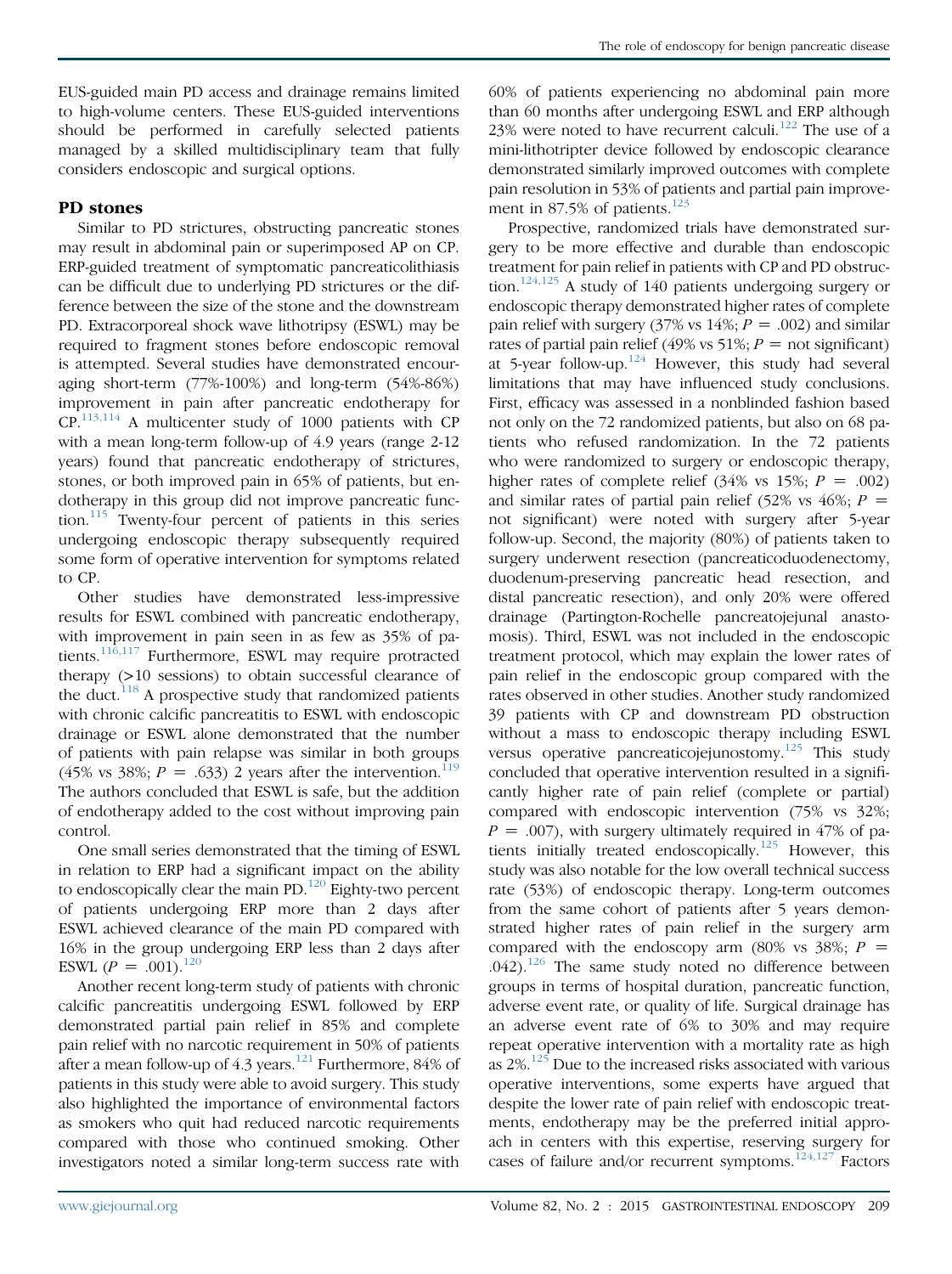associated with long-term success with endoscopic therapy include location of an obstructing stone in the head of the pancreas, shorter disease duration with less-frequent attacks of pain, complete clearance of the main PD without a history of main PD stricture at the time of initial ERP, and discontinuation of alcohol and tobacco use.<sup>[108](#page-11-0)</sup> For individuals with uncomplicated CP and a radiopaque stone 5 mm or larger obstructing the main PD, the European Society for Gastrointestinal Endoscopy recommends ESWL as the first step with subsequent ERP to clear stone fragments.<sup>[108](#page-11-0)</sup> Intraductal laser and electrohydraulic lithotripsy are technically demanding procedures with varied rates of successful stone clearance ranging from 47% to 83% in small series.<sup>128-130</sup> These interventions should be considered after failed previous ESWL and ERP.<sup>[108](#page-11-0)</sup> Surgery has been demonstrated to be effective in symptomatic relief in approximately 50% of patients who were not improved with previous endoscopic therapy.<sup>[64](#page-10-0)</sup> Surgical intervention is favored whenever malignancy cannot be excluded or in the presence of coexisting pathology (eg, inflammatory mass, biliary or duodenal obstruction), certain types of strictures (long, complex, or multiple), certain types of stones (large, location in the pancreatic tail, or complex), and whenever endotherapy fails.

# PD leaks, pancreatic fluid collections, and walled-off pancreatic necrosis

The endoscopic management of pancreatic fluid collections has previously been summarized in ASGE documents and guidelines. $131-133$  PD disruptions or leaks may occur as a result of AP, CP, trauma, or surgical injury and can result in pancreatic ascites and pseudocyst formation. Pancreatic fluid collections that communicate with the PD and incomplete PD disruptions may be amenable to transpapillary therapy stent therapy.<sup>[134](#page-11-0)</sup> Although bridging the region of PD disruption is desirable, nonbridging transpapillary stent placement with or without pancreatic sphincterotomy may still benefit patients by reducing resis-tance to pancreatic juice flow.<sup>[135](#page-11-0)</sup> In 1 study of 43 patients with PD disruption treated by PD stenting, 25 patients (58%) had resolution of their disruption. Factors associated with improved outcomes included successful bridging of the disruption and longer duration of stenting  $(\sim 6$ weeks).<sup>[135](#page-11-0)</sup> There are no randomized studies that compare surgical with endoscopic therapy for PD injuries.

Smaller symptomatic pseudocysts that communicate with the PD can be drained via a transpapillary approach. PD stenting, pancreatic sphincterotomy, or a combination of these techniques can allow successful nonsurgical resolution. Large case series of pseudocysts drained by the transpapillary route have yielded success rates of nearly 90%.<sup>[113,136-138](#page-11-0)</sup> Transmural drainage of peripancreatic fluid collections, including pseudocysts, is the preferred nonsurgical approach for larger cysts and/or those with significant debris.<sup>[139](#page-11-0)</sup> Antibiotic prophylaxis is recommended for endo-scopic drainage of sterile pancreatic fluid collections.<sup>[140](#page-11-0)</sup>

In contrast to sterile pancreatic fluid collections, walledoff pancreatic necrosis responds more favorably to direct endoscopic necrosectomy than standard endoscopic transmural drainage alone. $141$  A retrospective multicenter study has demonstrated endoscopic necrosectomy to have a highly successful rate of resolution (91%) of pancreatic necrosis and an acceptable adverse event profile without the need for additional operative or percutaneous intervention.[142](#page-11-0) The endoscopic management of walled-off pancreatic necrosis is discussed in detail in a previous ASGE guideline. $131$ 

# EUS-guided celiac block

Chronic inflammation often leads to debilitating pain in CP, and long-term pain management in these patients remains challenging. The celiac plexus is located below the diaphragm, surrounds the origin of the celiac artery, and comprises a network of ganglia and interconnecting fibers. The plexus typically contains 1 to 5 ganglia that vary in diameter from 0.5 cm to 4.5 cm and in location from T12 to L2. The celiac plexus transmits pain sensation for the pancreas and most of the abdominal viscera. A number of potential routes and targets for injection have been reported. Celiac block may be performed endoscopically or via percutaneous routes by radiologists and anesthesiologists, either blindly or under radiographic guidance. Regardless of the delivery method, this technique involves injection of an anesthetic agent, usually in combination with a steroid to disrupt the signaling of painful stimuli. Although EUS-targeted intraganglia injection may theoretically offer enhanced pain relief, the absence of robust comparative data precludes assessment of the relative safety and efficacy of broad plexus therapy versus focused ganglia-directed therapy.

Most studies have shown only minimal relief of the intensity and duration of pain from celiac block in patients with CP. Recent systematic reviews estimate that celiac block provides pain relief in 51% to 59% of those with  $CP$ <sup> $143,144$ </sup> However, the relief is temporary, typically less than 24 weeks in duration.<sup>[145](#page-11-0)</sup> Although limited data suggest that EUS-directed celiac block is more effective, less expensive, and preferred by patients compared with CTguided therapy, $146,147$  the methodological limitations of current studies limit firm conclusions. The multifocal nature of the pain and disease chronicity must also be considered and further limits the role of celiac block in this cohort. However, celiac block is occasionally offered to patients with severe pain that markedly impairs their quality of life after failing aggressive, closely monitored pharmacologic therapy. Some reserve EUS celiac block for hospitalized patients with refractory pain even though such therapy has never been proved to shorten the duration of hospitalization. EUS-guided celiac block has resulted in transient diarrhea, orthostasis, transient increase in pain, retroperitoneal abscess formation, and spinal cord infarction with paralysis. $11$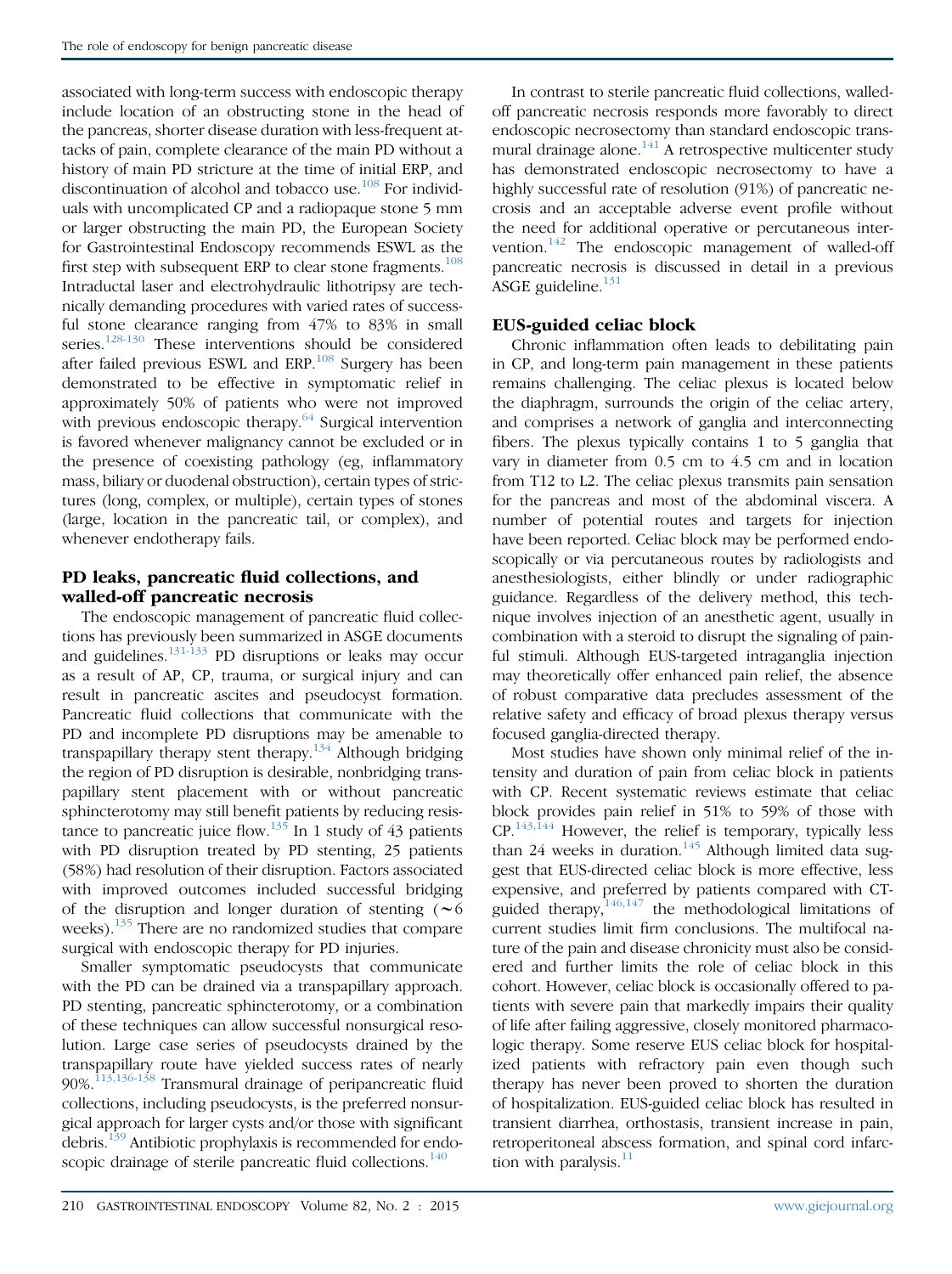# <span id="page-8-0"></span>RECOMMENDATIONS

- 1. We suggest EUS for the evaluation of idiopathic AP for patients older than 40 years of age if history, physical examination, laboratory testing, and abdominal imaging with MRI or CT are unrevealing.  $(\bigoplus \bigoplus O\bigodot)$
- 2. We recommend against diagnostic ERCP for a single episode of AP.  $(\oplus \oplus \oplus \odot)$
- 3. We suggest that ERCP with sphincter of Oddi manometry may be considered for the evaluation of idiopathic acute recurrent pancreatitis (suspected type 2 pancreatic SOD) when findings on EUS and/or MRCP are normal and without suspicion for biliary stones, sludge, or CP. Alternate strategies include ERCP with empiric biliary and/or pancreatic sphincterotomy.  $(\oplus \oplus \odot \odot)$
- 4. We recommend biliary and/or pancreatic sphincterotomy in patients with type 1 pancreatic SOD or patients with type 2 pancreatic SOD confirmed by manometry.  $(\oplus \oplus \oplus \odot)$
- 5. We recommend against the use of ERCP for the evaluation of recurrent or chronic abdominal pain interpreted as type 3 SOD.  $(\oplus \oplus \oplus \oplus)$
- 6. We recommend the use of rectal indomethacin and/or PD stenting for the prevention of post-ERCP pancreatitis in high-risk patients.  $(\oplus \oplus \oplus \oplus)$ .
- 7. We recommend EUS-guided tissue biopsy for suspected but unproved cases of AIP. Although FNA is useful for excluding underlying malignancy in older patients, larger gauge core tissue devices may be required to confirm the diagnosis of AIP.  $(\oplus \oplus \oplus \odot)$ .
- 8. We suggest ePFT and/or EUS without pancreatic biopsy for the diagnosis of CP not readily evident by previous noninvasive imaging.  $(\theta \theta \theta \circ \theta)$
- 9. We recommend ERP with dilation and/or plastic stent placement for the treatment of symptomatic dominant PD strictures for individuals in whom multidisciplinary review considers endoscopic therapy as the preferred initial therapy.  $(\oplus \oplus \oplus \oplus)$
- 10. We recommend the adjunctive use of ESWL for patients with symptoms attributed to pancreatolithiasis refractory to standard endoscopic stone extraction techniques.  $(\oplus \oplus \oplus \odot)$
- 11. We recommend that ERP with stenting be the first-line therapy for the management of PD leaks.  $(\theta \theta \theta \theta)$

#### DISCLOSURE

Dr Khashab is a consultant for and on the Medical Advisory Board of Boston Scientific, is a consultant for Olympus America, and has received research support from Cook Medical. Drs Chathadi and Muthusamy are consultants for Boston Scientific. Dr Fanelli is the owner and director of New Wave Surgical and an advisor for Via Surgical. Dr Hwang is a speaker for Novartis, a

consultant for U.S. Endoscopy, and has received a grant from Olympus America. Dr Fisher is a consult for Epigenomics Inc. Dr Dewitt is a consultant for Boston Scientific and Olympus America. All other authors disclosed no financial relationships relevant to this article.

Abbreviations: AP, acute pancreatitis; AIP, autoimmune pancreatitis; CP, chronic pancreatitis; ePFT, endoscopic pancreatic function testing; ESWL, extracorporeal shock wave lithotripsy; IgG4, immunoglobulin G4; MRI, magnetic resonance imaging; PD, pancreatic duct; SOD, sphincter of Oddi dysfunction.

#### **REFERENCES**

- 1. [Guyatt G, Oxman AD, Akl EA, et al. GRADE guidelines: 1. Introduction-](http://refhub.elsevier.com/S0016-5107(15)02381-0/sref1)[GRADE evidence profiles and summary of findings tables. J Clin](http://refhub.elsevier.com/S0016-5107(15)02381-0/sref1) [Epidemiol 2011;64:383-94](http://refhub.elsevier.com/S0016-5107(15)02381-0/sref1).
- 2. [Wilcox CM, Varadarajulu S, Eloubeidi M. Role of endoscopic evalua](http://refhub.elsevier.com/S0016-5107(15)02381-0/sref2)[tion in idiopathic pancreatitis: a systematic review. Gastrointest](http://refhub.elsevier.com/S0016-5107(15)02381-0/sref2) [Endosc 2006;63:1037-45.](http://refhub.elsevier.com/S0016-5107(15)02381-0/sref2)
- 3. [Thevenot A, Bournet B, Otal P, et al. Endoscopic ultrasound and mag](http://refhub.elsevier.com/S0016-5107(15)02381-0/sref3)[netic resonance cholangiopancreatography in patients with idio](http://refhub.elsevier.com/S0016-5107(15)02381-0/sref3)[pathic acute pancreatitis. Dig Dis Sci 2013;58:2361-8](http://refhub.elsevier.com/S0016-5107(15)02381-0/sref3).
- 4. [Ortega AR, Gomez-Rodriguez R, Romero M, et al. Prospective compar](http://refhub.elsevier.com/S0016-5107(15)02381-0/sref4)[ison of endoscopic ultrasonography and magnetic resonance cholan](http://refhub.elsevier.com/S0016-5107(15)02381-0/sref4)[giopancreatography in the etiological diagnosis of](http://refhub.elsevier.com/S0016-5107(15)02381-0/sref4) "idiopathic" acute [pancreatitis. Pancreas 2011;40:289-94](http://refhub.elsevier.com/S0016-5107(15)02381-0/sref4).
- 5. [Yusoff IF, Raymond G, Sahai AV. A prospective comparison of the](http://refhub.elsevier.com/S0016-5107(15)02381-0/sref5) [yield of EUS in primary vs. recurrent idiopathic acute pancreatitis.](http://refhub.elsevier.com/S0016-5107(15)02381-0/sref5) [Gastrointest Endosc 2004;60:673-8](http://refhub.elsevier.com/S0016-5107(15)02381-0/sref5).
- 6. [Munigala S, Kanwal F, Xian H, et al. Increased risk of pancreatic](http://refhub.elsevier.com/S0016-5107(15)02381-0/sref6) [adenocarcinoma after acute pancreatitis. Clin Gastroenterol Hepatol](http://refhub.elsevier.com/S0016-5107(15)02381-0/sref6) [2014;12:1143-50.e1.](http://refhub.elsevier.com/S0016-5107(15)02381-0/sref6)
- 7. [Mujica VR, Barkin JS, Go VL. Acute pancreatitis secondary to pancre](http://refhub.elsevier.com/S0016-5107(15)02381-0/sref7)[atic carcinoma. Study Group Participants. Pancreas 2000;21:329-32.](http://refhub.elsevier.com/S0016-5107(15)02381-0/sref7)
- 8. [Tenner S, Baillie J, DeWitt J, et al. American College of Gastroenter](http://refhub.elsevier.com/S0016-5107(15)02381-0/sref8)[ology guideline: management of acute pancreatitis. Am J Gastroen](http://refhub.elsevier.com/S0016-5107(15)02381-0/sref8)[terol 2013;108:1400-15; 16.](http://refhub.elsevier.com/S0016-5107(15)02381-0/sref8)
- 9. [Coyle WJ, Pineau BC, Tarnasky PR, et al. Evaluation of unexplained](http://refhub.elsevier.com/S0016-5107(15)02381-0/sref9) [acute and acute recurrent pancreatitis using endoscopic retrograde](http://refhub.elsevier.com/S0016-5107(15)02381-0/sref9) [cholangiopancreatography, sphincter of Oddi manometry and endo](http://refhub.elsevier.com/S0016-5107(15)02381-0/sref9)[scopic ultrasound. Endoscopy 2002;34:617-23.](http://refhub.elsevier.com/S0016-5107(15)02381-0/sref9)
- 10. [Tandon M, Topazian M. Endoscopic ultrasound in idiopathic acute](http://refhub.elsevier.com/S0016-5107(15)02381-0/sref10) [pancreatitis. Am J Gastroenterol 2001;96:705-9](http://refhub.elsevier.com/S0016-5107(15)02381-0/sref10).
- 11. [ASGE Standards of Practice Committee; Early DS, Acosta RD, Chandra](http://refhub.elsevier.com/S0016-5107(15)02381-0/sref11)[sekhara V, et al. Adverse events associated with EUS and EUS with](http://refhub.elsevier.com/S0016-5107(15)02381-0/sref11) [FNA. Gastrointest Endosc 2013;77:839-43](http://refhub.elsevier.com/S0016-5107(15)02381-0/sref11).
- 12. [Cote GA, Imperiale TF, Schmidt SE, et al. Similar efficacies of biliary,](http://refhub.elsevier.com/S0016-5107(15)02381-0/sref12) [with or without pancreatic, sphincterotomy in treatment of idiopathic](http://refhub.elsevier.com/S0016-5107(15)02381-0/sref12) [recurrent acute pancreatitis. Gastroenterology 2012;143:1502-9; e1.](http://refhub.elsevier.com/S0016-5107(15)02381-0/sref12)
- 13. [Kaw M, Brodmerkel GJ Jr. ERCP, biliary crystal analysis, and sphincter](http://refhub.elsevier.com/S0016-5107(15)02381-0/sref13) [of Oddi manometry in idiopathic recurrent pancreatitis. Gastrointest](http://refhub.elsevier.com/S0016-5107(15)02381-0/sref13) [Endosc 2002;55:157-62.](http://refhub.elsevier.com/S0016-5107(15)02381-0/sref13)
- 14. [Kozarek R. Role of ERCP in acute pancreatitis. Gastrointest Endosc](http://refhub.elsevier.com/S0016-5107(15)02381-0/sref14) [2002;56:S231-6](http://refhub.elsevier.com/S0016-5107(15)02381-0/sref14).
- 15. [Elmunzer BJ, Scheiman JM, Lehman GA, et al. A randomized trial of](http://refhub.elsevier.com/S0016-5107(15)02381-0/sref15) [rectal indomethacin to prevent post-ERCP pancreatitis. N Engl J](http://refhub.elsevier.com/S0016-5107(15)02381-0/sref15) [Med 2012;366:1414-22.](http://refhub.elsevier.com/S0016-5107(15)02381-0/sref15)
- 16. [Choudhary A, Bechtold ML, Arif M, et al. Pancreatic stents for prophy](http://refhub.elsevier.com/S0016-5107(15)02381-0/sref16)[laxis against post-ERCP pancreatitis: a meta-analysis and systematic](http://refhub.elsevier.com/S0016-5107(15)02381-0/sref16) [review. Gastrointest Endosc 2011;73:275-82.](http://refhub.elsevier.com/S0016-5107(15)02381-0/sref16)
- 17. [Lee SP, Nicholls JF, Park HZ. Biliary sludge as a cause of acute pancre](http://refhub.elsevier.com/S0016-5107(15)02381-0/sref17)[atitis. N Engl J Med 1992;326:589-93](http://refhub.elsevier.com/S0016-5107(15)02381-0/sref17).
- 18. [Chebli JM, Duarte Gaburri P, Meirelles de Souza AF, et al.](http://refhub.elsevier.com/S0016-5107(15)02381-0/sref18) "Idiopathic" [acute pancreatitis due to biliary sludge: prevention of relapses by](http://refhub.elsevier.com/S0016-5107(15)02381-0/sref18)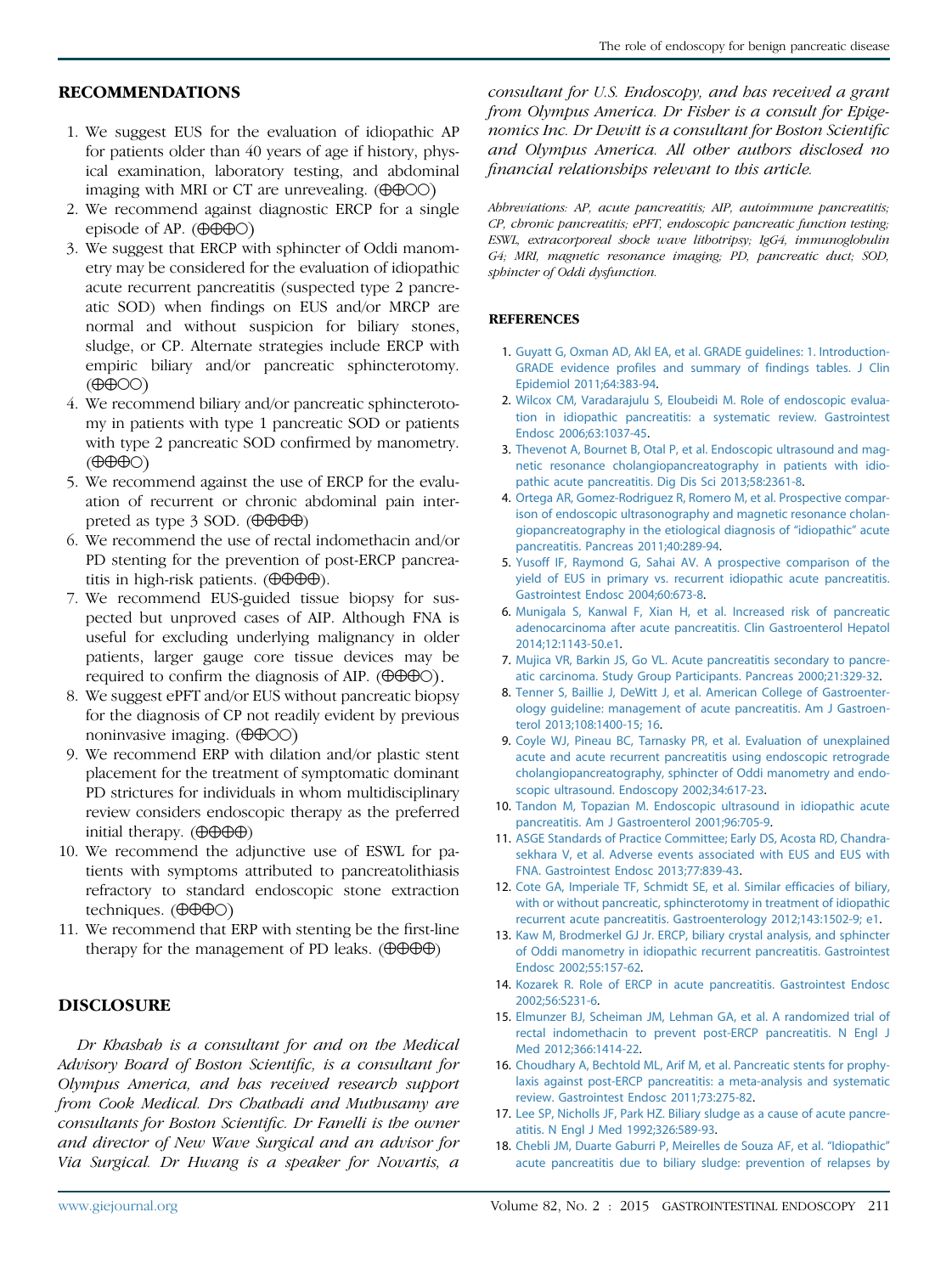<span id="page-9-0"></span>[endoscopic biliary sphincterotomy in high-risk patients. Am J Gastro](http://refhub.elsevier.com/S0016-5107(15)02381-0/sref18)[enterol 2000;95:3008-9](http://refhub.elsevier.com/S0016-5107(15)02381-0/sref18).

- 19. [Venu RP, Geenen JE, Hogan W, et al. Idiopathic recurrent pancreatitis.](http://refhub.elsevier.com/S0016-5107(15)02381-0/sref19) [An approach to diagnosis and treatment. Dig Dis Sci 1989;34:56-60.](http://refhub.elsevier.com/S0016-5107(15)02381-0/sref19)
- 20. [Garg PK, Tandon RK, Madan K. Is biliary microlithiasis a significant](http://refhub.elsevier.com/S0016-5107(15)02381-0/sref20) [cause of idiopathic recurrent acute pancreatitis? A long-term](http://refhub.elsevier.com/S0016-5107(15)02381-0/sref20) [follow-up study. Clin Gastroenterol Hepatol 2007;5:75-9](http://refhub.elsevier.com/S0016-5107(15)02381-0/sref20).
- 21. [ASGE Standards of Practice Committee; Maple JT, Ikenberry SO, An](http://refhub.elsevier.com/S0016-5107(15)02381-0/sref21)[derson MA, et al. The role of endoscopy in the management of chol](http://refhub.elsevier.com/S0016-5107(15)02381-0/sref21)[edocholithiasis. Gastrointest Endosc 2011;74:731-44.](http://refhub.elsevier.com/S0016-5107(15)02381-0/sref21)
- 22. [Siegel JH, Veerappan A, Cohen SA, et al. Endoscopic sphincterotomy](http://refhub.elsevier.com/S0016-5107(15)02381-0/sref22) [for biliary pancreatitis: an alternative to cholecystectomy in high-risk](http://refhub.elsevier.com/S0016-5107(15)02381-0/sref22) [patients. Gastrointest Endosc 1994;40:573-5.](http://refhub.elsevier.com/S0016-5107(15)02381-0/sref22)
- 23. [McAlister VC, Davenport E, Renouf E. Cholecystectomy deferral in pa](http://refhub.elsevier.com/S0016-5107(15)02381-0/sref23)[tients with endoscopic sphincterotomy. Cochrane Database Syst Rev](http://refhub.elsevier.com/S0016-5107(15)02381-0/sref23) [2007 Oct 17;\(4\):CD006233.](http://refhub.elsevier.com/S0016-5107(15)02381-0/sref23)
- 24. [Archibald JD, Love JR, McAlister VC. The role of prophylactic cholecys](http://refhub.elsevier.com/S0016-5107(15)02381-0/sref24)[tectomy versus deferral in the care of patients after endoscopic](http://refhub.elsevier.com/S0016-5107(15)02381-0/sref24) [sphincterotomy. Can J Surg 2007;50:19-23](http://refhub.elsevier.com/S0016-5107(15)02381-0/sref24).
- 25. [DiMagno MJ, Dimagno EP. Pancreas divisum does not cause pancre](http://refhub.elsevier.com/S0016-5107(15)02381-0/sref25)[atitis, but associates with CFTR mutations. Am J Gastroenterol](http://refhub.elsevier.com/S0016-5107(15)02381-0/sref25) [2012;107:318-20.](http://refhub.elsevier.com/S0016-5107(15)02381-0/sref25)
- 26. [Gonoi W, Akai H, Hagiwara K, et al. Pancreas divisum as a predispos](http://refhub.elsevier.com/S0016-5107(15)02381-0/sref26)[ing factor for chronic and recurrent idiopathic pancreatitis: initial](http://refhub.elsevier.com/S0016-5107(15)02381-0/sref26) [in vivo survey. Gut 2011;60:1103-8.](http://refhub.elsevier.com/S0016-5107(15)02381-0/sref26)
- 27. [Kushnir VM, Wani SB, Fowler K, et al. Sensitivity of endoscopic ultra](http://refhub.elsevier.com/S0016-5107(15)02381-0/sref27)[sound, multidetector computed tomography, and magnetic reso](http://refhub.elsevier.com/S0016-5107(15)02381-0/sref27)[nance cholangiopancreatography in the diagnosis of pancreas](http://refhub.elsevier.com/S0016-5107(15)02381-0/sref27) [divisum: a tertiary center experience. Pancreas 2013;42:436-41](http://refhub.elsevier.com/S0016-5107(15)02381-0/sref27).
- 28. [Mosler P, Akisik F, Sandrasegaran K, et al. Accuracy of magnetic reso](http://refhub.elsevier.com/S0016-5107(15)02381-0/sref28)[nance cholangiopancreatography in the diagnosis of pancreas divi](http://refhub.elsevier.com/S0016-5107(15)02381-0/sref28)[sum. Dig Dis Sci 2012;57:170-4](http://refhub.elsevier.com/S0016-5107(15)02381-0/sref28).
- 29. [Gerke H, Byrne MF, Stiffler HL, et al. Outcome of endoscopic minor](http://refhub.elsevier.com/S0016-5107(15)02381-0/sref29) [papillotomy in patients with symptomatic pancreas divisum. JOP](http://refhub.elsevier.com/S0016-5107(15)02381-0/sref29) [2004;5:122-31.](http://refhub.elsevier.com/S0016-5107(15)02381-0/sref29)
- 30. [Borak GD, Romagnuolo J, Alsolaiman M, et al. Long-term clinical out](http://refhub.elsevier.com/S0016-5107(15)02381-0/sref30)[comes after endoscopic minor papilla therapy in symptomatic pa](http://refhub.elsevier.com/S0016-5107(15)02381-0/sref30)[tients with pancreas divisum. Pancreas 2009;38:903-6.](http://refhub.elsevier.com/S0016-5107(15)02381-0/sref30)
- 31. [Lehman GA, Sherman S, Nisi R, et al. Pancreas divisum: results of](http://refhub.elsevier.com/S0016-5107(15)02381-0/sref31) [minor papilla sphincterotomy. Gastrointest Endosc 1993;39:1-8](http://refhub.elsevier.com/S0016-5107(15)02381-0/sref31).
- 32. [Heyries L, Barthet M, Delvasto C, et al. Long-term results of endo](http://refhub.elsevier.com/S0016-5107(15)02381-0/sref32)[scopic management of pancreas divisum with recurrent acute](http://refhub.elsevier.com/S0016-5107(15)02381-0/sref32) [pancreatitis. Gastrointest Endosc 2002;55:376-81.](http://refhub.elsevier.com/S0016-5107(15)02381-0/sref32)
- 33. [Ertan A. Long-term results after endoscopic pancreatic stent place](http://refhub.elsevier.com/S0016-5107(15)02381-0/sref33)[ment without pancreatic papillotomy in acute recurrent pancreatitis](http://refhub.elsevier.com/S0016-5107(15)02381-0/sref33) [due to pancreas divisum. Gastrointest Endosc 2000;52:9-14](http://refhub.elsevier.com/S0016-5107(15)02381-0/sref33).
- 34. [Freeman ML, DiSario JA, Nelson DB, et al. Risk factors for post-ERCP](http://refhub.elsevier.com/S0016-5107(15)02381-0/sref34) [pancreatitis: a prospective, multicenter study. Gastrointest Endosc](http://refhub.elsevier.com/S0016-5107(15)02381-0/sref34) [2001;54:425-34.](http://refhub.elsevier.com/S0016-5107(15)02381-0/sref34)
- 35. [Moffatt DC, Cote GA, Avula H, et al. Risk factors for ERCP-related com](http://refhub.elsevier.com/S0016-5107(15)02381-0/sref35)[plications in patients with pancreas divisum: a retrospective study.](http://refhub.elsevier.com/S0016-5107(15)02381-0/sref35) [Gastrointest Endosc 2011;73:963-70.](http://refhub.elsevier.com/S0016-5107(15)02381-0/sref35)
- 36. [Petersen BT. Sphincter of Oddi dysfunction, part 2: Evidence-based](http://refhub.elsevier.com/S0016-5107(15)02381-0/sref36) [review of the presentations, with](http://refhub.elsevier.com/S0016-5107(15)02381-0/sref36) "objective" pancreatic findings [\(types I and II\) and of presumptive type III. Gastrointest Endosc](http://refhub.elsevier.com/S0016-5107(15)02381-0/sref36) [2004;59:670-87.](http://refhub.elsevier.com/S0016-5107(15)02381-0/sref36)
- 37. [ASGE Technology Committee; Pfau PR, Banerjee S, Barth BA, et al.](http://refhub.elsevier.com/S0016-5107(15)02381-0/sref37) [Sphincter of Oddi manometry. Gastrointest Endosc 2011;74:1175-80](http://refhub.elsevier.com/S0016-5107(15)02381-0/sref37).
- 38. [Fischer M, Hassan A, Sipe BW, et al. Endoscopic retrograde cholangio](http://refhub.elsevier.com/S0016-5107(15)02381-0/sref38)[pancreatography and manometry findings in 1,241 idiopathic](http://refhub.elsevier.com/S0016-5107(15)02381-0/sref38) [pancreatitis patients. Pancreatology 2010;10:444-52](http://refhub.elsevier.com/S0016-5107(15)02381-0/sref38).
- 39. [Eversman D, Fogel EL, Rusche M, et al. Frequency of abnormal](http://refhub.elsevier.com/S0016-5107(15)02381-0/sref39) [pancreatic and biliary sphincter manometry compared with clinical](http://refhub.elsevier.com/S0016-5107(15)02381-0/sref39) [suspicion of sphincter of Oddi dysfunction. Gastrointest Endosc](http://refhub.elsevier.com/S0016-5107(15)02381-0/sref39) [1999;50:637-41.](http://refhub.elsevier.com/S0016-5107(15)02381-0/sref39)
- 40. [Cotton PB, Durkalski V, Romagnuolo J, et al. Effect of endoscopic](http://refhub.elsevier.com/S0016-5107(15)02381-0/sref40) [sphincterotomy for suspected sphincter of Oddi dysfunction on](http://refhub.elsevier.com/S0016-5107(15)02381-0/sref40)

[pain-related disability following cholecystectomy: the EPISOD ran](http://refhub.elsevier.com/S0016-5107(15)02381-0/sref40)[domized clinical trial. JAMA 2014;311:2101-9.](http://refhub.elsevier.com/S0016-5107(15)02381-0/sref40)

- 41. [Kim KP, Kim MH, Song MH, et al. Autoimmune chronic pancreatitis.](http://refhub.elsevier.com/S0016-5107(15)02381-0/sref41) [Am J Gastroenterol 2004;99:1605-16.](http://refhub.elsevier.com/S0016-5107(15)02381-0/sref41)
- 42. [Okazaki K, Kawa S, Kamisawa T, et al. Japanese consensus guidelines](http://refhub.elsevier.com/S0016-5107(15)02381-0/sref42) [for management of autoimmune pancreatitis: I. Concept and diag](http://refhub.elsevier.com/S0016-5107(15)02381-0/sref42)[nosis of autoimmune pancreatitis. J Gastroenterol 2010;45:249-65.](http://refhub.elsevier.com/S0016-5107(15)02381-0/sref42)
- 43. [Otsuki M, Chung JB, Okazaki K, et al. Asian diagnostic criteria for auto](http://refhub.elsevier.com/S0016-5107(15)02381-0/sref43)[immune pancreatitis: consensus of the Japan-Korea Symposium on](http://refhub.elsevier.com/S0016-5107(15)02381-0/sref43) [Autoimmune Pancreatitis. J Gastroenterol 2008;43:403-8.](http://refhub.elsevier.com/S0016-5107(15)02381-0/sref43)
- 44. [Chari ST, Smyrk TC, Levy MJ, et al. Diagnosis of autoimmune pancre](http://refhub.elsevier.com/S0016-5107(15)02381-0/sref44)[atitis: the Mayo Clinic experience. Clin Gastroenterol Hepatol 2006;4:](http://refhub.elsevier.com/S0016-5107(15)02381-0/sref44) [1010-6; quiz 934.](http://refhub.elsevier.com/S0016-5107(15)02381-0/sref44)
- 45. [Shimosegawa T, Chari ST, Frulloni L, et al. International consensus](http://refhub.elsevier.com/S0016-5107(15)02381-0/sref45) [diagnostic criteria for autoimmune pancreatitis: guidelines of the](http://refhub.elsevier.com/S0016-5107(15)02381-0/sref45) [International Association of Pancreatology. Pancreas 2011;40:352-8.](http://refhub.elsevier.com/S0016-5107(15)02381-0/sref45)
- 46. [Sugumar A, Levy MJ, Kamisawa T, et al. Endoscopic retrograde pan](http://refhub.elsevier.com/S0016-5107(15)02381-0/sref46)[creatography criteria to diagnose autoimmune pancreatitis: an inter](http://refhub.elsevier.com/S0016-5107(15)02381-0/sref46)[national multicentre study. Gut 2011;60:666-70.](http://refhub.elsevier.com/S0016-5107(15)02381-0/sref46)
- 47. [Moon SH, Kim MH. The role of endoscopy in the diagnosis of autoim](http://refhub.elsevier.com/S0016-5107(15)02381-0/sref47)[mune pancreatitis. Gastrointest Endosc 2012;76:645-56](http://refhub.elsevier.com/S0016-5107(15)02381-0/sref47).
- 48. [Farrell JJ, Garber J, Sahani D, et al. EUS findings in patients with auto](http://refhub.elsevier.com/S0016-5107(15)02381-0/sref48)[immune pancreatitis. Gastrointest Endosc 2004;60:927-36.](http://refhub.elsevier.com/S0016-5107(15)02381-0/sref48)
- 49. [De Lisi S, Buscarini E, Arcidiacono PG, et al. Endoscopic ultrasonogra](http://refhub.elsevier.com/S0016-5107(15)02381-0/sref49)[phy findings in autoimmune pancreatitis: be aware of the ambiguous](http://refhub.elsevier.com/S0016-5107(15)02381-0/sref49) [features and look for the pivotal ones. JOP 2010;11:78-84.](http://refhub.elsevier.com/S0016-5107(15)02381-0/sref49)
- 50. [Buscarini E, Lisi SD, Arcidiacono PG, et al. Endoscopic ultrasonography](http://refhub.elsevier.com/S0016-5107(15)02381-0/sref50) [findings in autoimmune pancreatitis. World J Gastroenterol 2011;17:](http://refhub.elsevier.com/S0016-5107(15)02381-0/sref50) [2080-5.](http://refhub.elsevier.com/S0016-5107(15)02381-0/sref50)
- 51. [Hoki N, Mizuno N, Sawaki A, et al. Diagnosis of autoimmune pancre](http://refhub.elsevier.com/S0016-5107(15)02381-0/sref51)[atitis using endoscopic ultrasonography. J Gastroenterol 2009;44:](http://refhub.elsevier.com/S0016-5107(15)02381-0/sref51) [154-9.](http://refhub.elsevier.com/S0016-5107(15)02381-0/sref51)
- 52. [Deshpande V, Mino-Kenudson M, Brugge WR, et al. Endoscopic ultra](http://refhub.elsevier.com/S0016-5107(15)02381-0/sref52)[sound guided fine needle aspiration biopsy of autoimmune pancre](http://refhub.elsevier.com/S0016-5107(15)02381-0/sref52)[atitis: diagnostic criteria and pitfalls. Am J Surg Pathol 2005;29:](http://refhub.elsevier.com/S0016-5107(15)02381-0/sref52) [1464-71.](http://refhub.elsevier.com/S0016-5107(15)02381-0/sref52)
- 53. [Mizuno N, Bhatia V, Hosoda W, et al. Histological diagnosis of autoim](http://refhub.elsevier.com/S0016-5107(15)02381-0/sref53)[mune pancreatitis using EUS-guided trucut biopsy: a comparison](http://refhub.elsevier.com/S0016-5107(15)02381-0/sref53) [study with EUS-FNA. J Gastroenterol 2009;44:742-50](http://refhub.elsevier.com/S0016-5107(15)02381-0/sref53).
- 54. [Chari ST, Kloeppel G, Zhang L, et al. Histopathologic and clinical sub](http://refhub.elsevier.com/S0016-5107(15)02381-0/sref54)[types of autoimmune pancreatitis: the Honolulu consensus docu](http://refhub.elsevier.com/S0016-5107(15)02381-0/sref54)[ment. Pancreas 2010;39:549-54](http://refhub.elsevier.com/S0016-5107(15)02381-0/sref54).
- 55. [Kanno A, Ishida K, Hamada S, et al. Diagnosis of autoimmune pancre](http://refhub.elsevier.com/S0016-5107(15)02381-0/sref55)[atitis by EUS-FNA by using a 22-gauge needle based on the Interna](http://refhub.elsevier.com/S0016-5107(15)02381-0/sref55)[tional Consensus Diagnostic Criteria. Gastrointest Endosc 2012;76:](http://refhub.elsevier.com/S0016-5107(15)02381-0/sref55) [594-602.](http://refhub.elsevier.com/S0016-5107(15)02381-0/sref55)
- 56. [Iwashita T, Yasuda I, Doi S, et al. Use of samples from endoscopic](http://refhub.elsevier.com/S0016-5107(15)02381-0/sref56) [ultrasound-guided 19-gauge fine-needle aspiration in diagnosis of](http://refhub.elsevier.com/S0016-5107(15)02381-0/sref56) [autoimmune pancreatitis. Clin Gastroenterol Hepatol 2012;10:316-22.](http://refhub.elsevier.com/S0016-5107(15)02381-0/sref56)
- 57. [Yadav D, Notahara K, Smyrk TC, et al. Idiopathic tumefactive chronic](http://refhub.elsevier.com/S0016-5107(15)02381-0/sref57) [pancreatitis: clinical profile, histology, and natural history after resec](http://refhub.elsevier.com/S0016-5107(15)02381-0/sref57)[tion. Clin Gastroenterol Hepatol 2003;1:129-35](http://refhub.elsevier.com/S0016-5107(15)02381-0/sref57).
- 58. [Levy MJ, Reddy RP, Wiersema MJ, et al. EUS-guided trucut biopsy in](http://refhub.elsevier.com/S0016-5107(15)02381-0/sref58) [establishing autoimmune pancreatitis as the cause of obstructive](http://refhub.elsevier.com/S0016-5107(15)02381-0/sref58) [jaundice. Gastrointest Endosc 2005;61:467-72.](http://refhub.elsevier.com/S0016-5107(15)02381-0/sref58)
- 59. [Suda K, Takase M, Fukumura Y, et al. Histopathologic characteristics](http://refhub.elsevier.com/S0016-5107(15)02381-0/sref59) [of autoimmune pancreatitis based on comparison with chronic](http://refhub.elsevier.com/S0016-5107(15)02381-0/sref59) [pancreatitis. Pancreas 2005;30:355-8](http://refhub.elsevier.com/S0016-5107(15)02381-0/sref59).
- 60. [Fujii LL, Chari ST, El-Youssef M, et al. Pediatric pancreatic EUS-guided](http://refhub.elsevier.com/S0016-5107(15)02381-0/sref60) [trucut biopsy for evaluation of autoimmune pancreatitis. Gastrointest](http://refhub.elsevier.com/S0016-5107(15)02381-0/sref60) [Endosc 2013;77:824-8.](http://refhub.elsevier.com/S0016-5107(15)02381-0/sref60)
- 61. [Dietrich CF, Hirche TO, Ott M, et al. Real-time tissue elastography](http://refhub.elsevier.com/S0016-5107(15)02381-0/sref61) [in the diagnosis of autoimmune pancreatitis. Endoscopy 2009;41:](http://refhub.elsevier.com/S0016-5107(15)02381-0/sref61) [718-20.](http://refhub.elsevier.com/S0016-5107(15)02381-0/sref61)
- 62. [Hocke M, Ignee A, Dietrich CF. Contrast-enhanced endoscopic ultra](http://refhub.elsevier.com/S0016-5107(15)02381-0/sref62)[sound in the diagnosis of autoimmune pancreatitis. Endoscopy](http://refhub.elsevier.com/S0016-5107(15)02381-0/sref62) [2011;43:163-5](http://refhub.elsevier.com/S0016-5107(15)02381-0/sref62).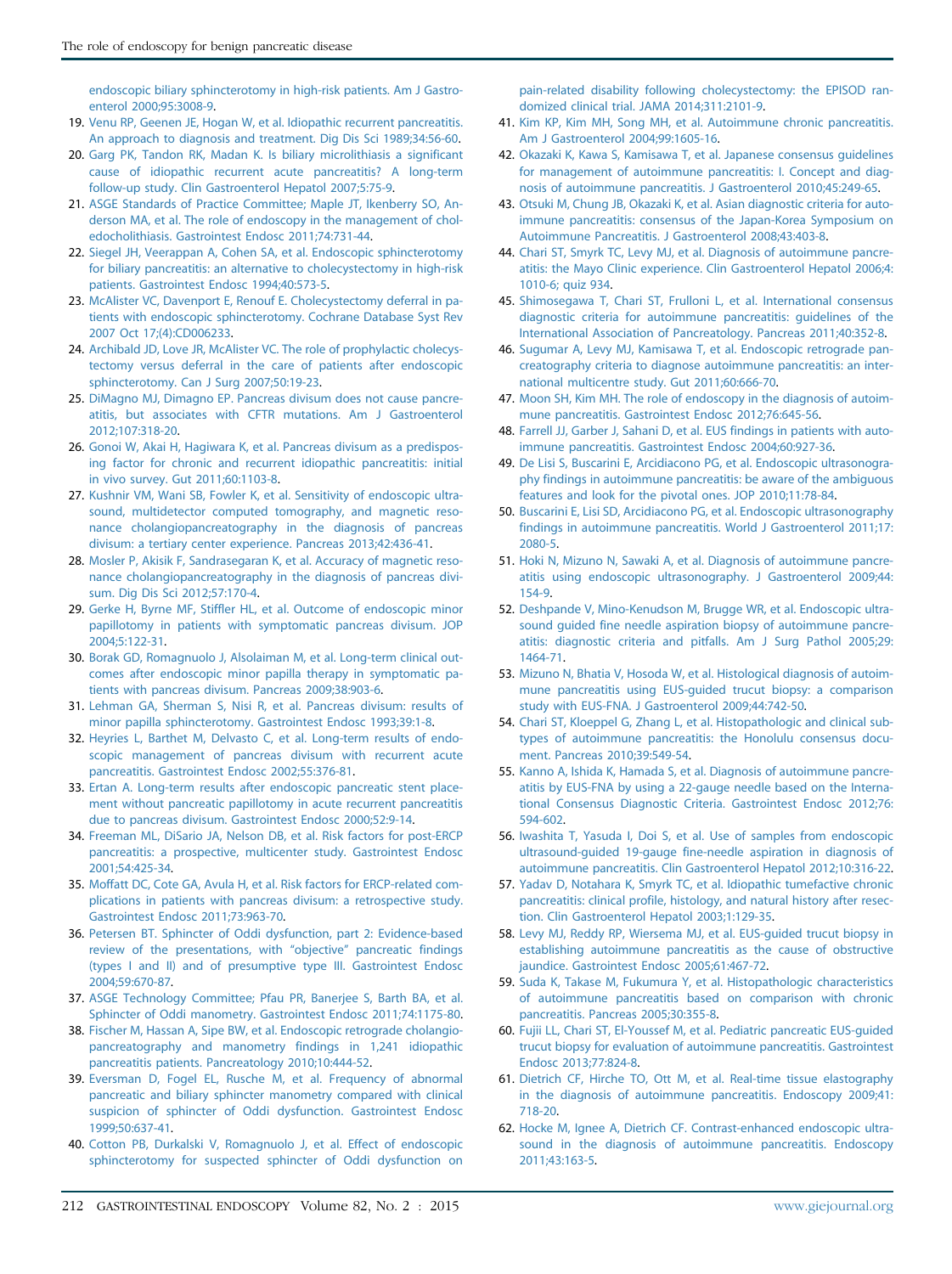- <span id="page-10-0"></span>63. [Steer ML, Waxman I, Freedman S. Chronic pancreatitis. N Engl J Med](http://refhub.elsevier.com/S0016-5107(15)02381-0/sref63) [1995;332:1482-90.](http://refhub.elsevier.com/S0016-5107(15)02381-0/sref63)
- 64. [Clarke B, Slivka A, Tomizawa Y, et al. Endoscopic therapy is effective](http://refhub.elsevier.com/S0016-5107(15)02381-0/sref64) [for patients with chronic pancreatitis. Clin Gastroenterol Hepatol](http://refhub.elsevier.com/S0016-5107(15)02381-0/sref64) [2012;10:795-802.](http://refhub.elsevier.com/S0016-5107(15)02381-0/sref64)
- 65. [Conwell DL, Wu BU. Chronic pancreatitis: making the diagnosis. Clin](http://refhub.elsevier.com/S0016-5107(15)02381-0/sref65) [Gastroenterol Hepatol 2012;10:1088-95](http://refhub.elsevier.com/S0016-5107(15)02381-0/sref65).
- 66. [Dreiling DA, Hollander F. Studies in pancreatic function; preliminary](http://refhub.elsevier.com/S0016-5107(15)02381-0/sref66) [series of clinical studies with the secretin test. Gastroenterology](http://refhub.elsevier.com/S0016-5107(15)02381-0/sref66) [1948;11:714-29.](http://refhub.elsevier.com/S0016-5107(15)02381-0/sref66)
- 67. [Conwell DL, Zuccaro G Jr, Vargo JJ, et al. An endoscopic pancreatic](http://refhub.elsevier.com/S0016-5107(15)02381-0/sref67) [function test with synthetic porcine secretin for the evaluation of](http://refhub.elsevier.com/S0016-5107(15)02381-0/sref67) [chronic abdominal pain and suspected chronic pancreatitis. Gastro](http://refhub.elsevier.com/S0016-5107(15)02381-0/sref67)[intest Endosc 2003;57:37-40](http://refhub.elsevier.com/S0016-5107(15)02381-0/sref67).
- 68. [Conwell DL, Zuccaro G Jr, Vargo JJ, et al. Comparison of the secretin](http://refhub.elsevier.com/S0016-5107(15)02381-0/sref68) [stimulated endoscopic pancreatic function test to retrograde pan](http://refhub.elsevier.com/S0016-5107(15)02381-0/sref68)[creatogram. Dig Dis Sci 2007;52:1076-81](http://refhub.elsevier.com/S0016-5107(15)02381-0/sref68).
- 69. [Stevens T, Conwell DL, Zuccaro G Jr, et al. The efficiency of endo](http://refhub.elsevier.com/S0016-5107(15)02381-0/sref69)[scopic pancreatic function testing is optimized using duodenal aspi](http://refhub.elsevier.com/S0016-5107(15)02381-0/sref69)[rates at 30 and 45 minutes after intravenous secretin. Am J](http://refhub.elsevier.com/S0016-5107(15)02381-0/sref69) [Gastroenterol 2007;102:297-301.](http://refhub.elsevier.com/S0016-5107(15)02381-0/sref69)
- 70. [Draganov P, George S, Toskes PP, Forsmark CE. Is a 15-minute collec](http://refhub.elsevier.com/S0016-5107(15)02381-0/sref70)[tion of duodenal secretions after secretin stimulation sufficient to di](http://refhub.elsevier.com/S0016-5107(15)02381-0/sref70)[agnose chronic pancreatitis? Pancreas 2004;28:89-92](http://refhub.elsevier.com/S0016-5107(15)02381-0/sref70).
- 71. [Moolsintong P, Burton FR. Pancreatic function testing is best deter](http://refhub.elsevier.com/S0016-5107(15)02381-0/sref71)[mined by the extended endoscopic collection technique. Pancreas](http://refhub.elsevier.com/S0016-5107(15)02381-0/sref71) [2008;37:418-21.](http://refhub.elsevier.com/S0016-5107(15)02381-0/sref71)
- 72. [Conwell DL, Zuccaro G, Purich E, et al. Comparison of endoscopic](http://refhub.elsevier.com/S0016-5107(15)02381-0/sref72) [ultrasound chronic pancreatitis criteria to the endoscopic secretin](http://refhub.elsevier.com/S0016-5107(15)02381-0/sref72)[stimulated pancreatic function test. Dig Dis Sci 2007;52:1206-10](http://refhub.elsevier.com/S0016-5107(15)02381-0/sref72).
- 73. [Catalano MF, Sahai A, Levy M, et al. EUS-based criteria for the diag](http://refhub.elsevier.com/S0016-5107(15)02381-0/sref73)[nosis of chronic pancreatitis: the Rosemont classification. Gastrointest](http://refhub.elsevier.com/S0016-5107(15)02381-0/sref73) [Endosc 2009;69:1251-61](http://refhub.elsevier.com/S0016-5107(15)02381-0/sref73).
- 74. [Stevens T, Lopez R, Adler DG, et al. Multicenter comparison of](http://refhub.elsevier.com/S0016-5107(15)02381-0/sref74) [the interobserver agreement of standard EUS scoring and Rosemont](http://refhub.elsevier.com/S0016-5107(15)02381-0/sref74) [classification scoring for diagnosis of chronic pancreatitis. Gastroint](http://refhub.elsevier.com/S0016-5107(15)02381-0/sref74)[est Endosc 2010;71:519-26.](http://refhub.elsevier.com/S0016-5107(15)02381-0/sref74)
- 75. [Rajan E, Clain JE, Levy MJ, et al. Age-related changes in the pancreas](http://refhub.elsevier.com/S0016-5107(15)02381-0/sref75) [identified by EUS: a prospective evaluation. Gastrointest Endosc](http://refhub.elsevier.com/S0016-5107(15)02381-0/sref75) [2005;61:401-6.](http://refhub.elsevier.com/S0016-5107(15)02381-0/sref75)
- 76. [Bhutani MS, Arantes VN, Verma D, et al. Histopathologic correlation of](http://refhub.elsevier.com/S0016-5107(15)02381-0/sref76) [endoscopic ultrasound findings of chronic pancreatitis in human au](http://refhub.elsevier.com/S0016-5107(15)02381-0/sref76)[topsies. Pancreas 2009;38:820-4.](http://refhub.elsevier.com/S0016-5107(15)02381-0/sref76)
- 77. [Al-Haddad M, Khashab M, Zyromski N, et al. Risk factors for hypere](http://refhub.elsevier.com/S0016-5107(15)02381-0/sref77)[chogenic pancreas on endoscopic ultrasound: a case-control study.](http://refhub.elsevier.com/S0016-5107(15)02381-0/sref77) [Pancreas 2009;38:672-5.](http://refhub.elsevier.com/S0016-5107(15)02381-0/sref77)
- 78. [Gardner TB, Levy MJ. EUS diagnosis of chronic pancreatitis. Gastroint](http://refhub.elsevier.com/S0016-5107(15)02381-0/sref78)[est Endosc 2010;71:1280-9.](http://refhub.elsevier.com/S0016-5107(15)02381-0/sref78)
- 79. [Wallace MB, Hawes RH, Durkalski V, et al. The reliability of EUS for](http://refhub.elsevier.com/S0016-5107(15)02381-0/sref79) [the diagnosis of chronic pancreatitis: interobserver agreement](http://refhub.elsevier.com/S0016-5107(15)02381-0/sref79) [among experienced endosonographers. Gastrointest Endosc 2001;](http://refhub.elsevier.com/S0016-5107(15)02381-0/sref79) [53:294-9.](http://refhub.elsevier.com/S0016-5107(15)02381-0/sref79)
- 80. [Hollerbach S, Klamann A, Topalidis T, et al. Endoscopic ultrasonogra](http://refhub.elsevier.com/S0016-5107(15)02381-0/sref80)[phy \(EUS\) and fine-needle aspiration \(FNA\) cytology for diagnosis of](http://refhub.elsevier.com/S0016-5107(15)02381-0/sref80) [chronic pancreatitis. Endoscopy 2001;33:824-31.](http://refhub.elsevier.com/S0016-5107(15)02381-0/sref80)
- 81. [DeWitt J, McGreevy K, LeBlanc J, et al. EUS-guided Trucut biopsy of](http://refhub.elsevier.com/S0016-5107(15)02381-0/sref81) [suspected nonfocal chronic pancreatitis. Gastrointest Endosc](http://refhub.elsevier.com/S0016-5107(15)02381-0/sref81) [2005;62:76-84.](http://refhub.elsevier.com/S0016-5107(15)02381-0/sref81)
- 82. [Albashir S, Bronner MP, Parsi MA, et al. Endoscopic ultrasound,](http://refhub.elsevier.com/S0016-5107(15)02381-0/sref82) [secretin endoscopic pancreatic function test, and histology: correla](http://refhub.elsevier.com/S0016-5107(15)02381-0/sref82)[tion in chronic pancreatitis. Am J Gastroenterol 2010;105:2498-503.](http://refhub.elsevier.com/S0016-5107(15)02381-0/sref82)
- 83. [Sarner M, Cotton PB. Classification of pancreatitis. Gut 1984;25:756-9.](http://refhub.elsevier.com/S0016-5107(15)02381-0/sref83)
- 84. [Axon AT, Classen M, Cotton PB, et al. Pancreatography in chronic](http://refhub.elsevier.com/S0016-5107(15)02381-0/sref84) [pancreatitis: international definitions. Gut 1984;25:1107-12](http://refhub.elsevier.com/S0016-5107(15)02381-0/sref84).
- 85. [Anand BS, Vij JC, Mac HS, et al. Effect of aging on the pancreatic](http://refhub.elsevier.com/S0016-5107(15)02381-0/sref85) [ducts: a study based on endoscopic retrograde pancreatography.](http://refhub.elsevier.com/S0016-5107(15)02381-0/sref85) [Gastrointest Endosc 1989;35:210-3.](http://refhub.elsevier.com/S0016-5107(15)02381-0/sref85)
- 86. [Hastier P, Buckley MJ, Francois E, et al. A prospective study of pancre](http://refhub.elsevier.com/S0016-5107(15)02381-0/sref86)[atic disease in patients with alcoholic cirrhosis: comparative diag](http://refhub.elsevier.com/S0016-5107(15)02381-0/sref86)[nostic value of ERCP and EUS and long-term significance of isolated](http://refhub.elsevier.com/S0016-5107(15)02381-0/sref86) [parenchymal abnormalities. Gastrointest Endosc 1999;49:705-9](http://refhub.elsevier.com/S0016-5107(15)02381-0/sref86).
- 87. [Hastier P, Buckley MJ, Dumas R, et al. A study of the effect of age on](http://refhub.elsevier.com/S0016-5107(15)02381-0/sref87) [pancreatic duct morphology. Gastrointest Endosc 1998;48:53-7](http://refhub.elsevier.com/S0016-5107(15)02381-0/sref87).
- 88. [Tamura R, Ishibashi T, Takahashi S. Chronic pancreatitis: MRCP versus](http://refhub.elsevier.com/S0016-5107(15)02381-0/sref88) [ERCP for quantitative caliber measurement and qualitative evalua](http://refhub.elsevier.com/S0016-5107(15)02381-0/sref88)[tion. Radiology 2006;238:920-8](http://refhub.elsevier.com/S0016-5107(15)02381-0/sref88).
- 89. [Cheng CL, Sherman S, Watkins JL, et al. Risk factors for post-ERCP](http://refhub.elsevier.com/S0016-5107(15)02381-0/sref89) [pancreatitis: a prospective multicenter study. Am J Gastroenterol](http://refhub.elsevier.com/S0016-5107(15)02381-0/sref89) [2006;101:139-47](http://refhub.elsevier.com/S0016-5107(15)02381-0/sref89).
- 90. [Munigala S, Kanwal F, Xian H, et al. New diagnosis of chronic pancre](http://refhub.elsevier.com/S0016-5107(15)02381-0/sref90)[atitis: risk of missing an underlying pancreatic cancer. Am J Gastroen](http://refhub.elsevier.com/S0016-5107(15)02381-0/sref90)[terol 2014;109:1824-30](http://refhub.elsevier.com/S0016-5107(15)02381-0/sref90).
- 91. [Ardengh JC, Lopes CV, Campos AD, et al. Endoscopic ultrasound and](http://refhub.elsevier.com/S0016-5107(15)02381-0/sref91) [fine needle aspiration in chronic pancreatitis: differential diagnosis](http://refhub.elsevier.com/S0016-5107(15)02381-0/sref91) [between pseudotumoral masses and pancreatic cancer. JOP 2007;8:](http://refhub.elsevier.com/S0016-5107(15)02381-0/sref91) [413-21.](http://refhub.elsevier.com/S0016-5107(15)02381-0/sref91)
- 92. [Kaufman AR, Sivak MV Jr. Endoscopic ultrasonography in the differen](http://refhub.elsevier.com/S0016-5107(15)02381-0/sref92)[tial diagnosis of pancreatic disease. Gastrointest Endosc 1989;35:214-9](http://refhub.elsevier.com/S0016-5107(15)02381-0/sref92).
- 93. [Fritscher-Ravens A, Brand L, Knofel WT, et al. Comparison of endo](http://refhub.elsevier.com/S0016-5107(15)02381-0/sref93)[scopic ultrasound-guided fine needle aspiration for focal pancreatic](http://refhub.elsevier.com/S0016-5107(15)02381-0/sref93) [lesions in patients with normal parenchyma and chronic pancreatitis.](http://refhub.elsevier.com/S0016-5107(15)02381-0/sref93) [Am J Gastroenterol 2002;97:2768-75.](http://refhub.elsevier.com/S0016-5107(15)02381-0/sref93)
- 94. [Varadarajulu S, Tamhane A, Eloubeidi MA. Yield of EUS-guided FNA of](http://refhub.elsevier.com/S0016-5107(15)02381-0/sref94) [pancreatic masses in the presence or the absence of chronic pancre](http://refhub.elsevier.com/S0016-5107(15)02381-0/sref94)[atitis. Gastrointest Endosc 2005;62:728-36; quiz 51, 53.](http://refhub.elsevier.com/S0016-5107(15)02381-0/sref94)
- 95. [Krishna NB, Mehra M, Reddy AV, et al. EUS/EUS-FNA for suspected](http://refhub.elsevier.com/S0016-5107(15)02381-0/sref95) [pancreatic cancer: influence of chronic pancreatitis and clinical pre](http://refhub.elsevier.com/S0016-5107(15)02381-0/sref95)[sentation with or without obstructive jaundice on performance char](http://refhub.elsevier.com/S0016-5107(15)02381-0/sref95)[acteristics. Gastrointest Endosc 2009;70:70-9.](http://refhub.elsevier.com/S0016-5107(15)02381-0/sref95)
- 96. [Takahashi K, Yamao K, Okubo K, et al. Differential diagnosis of pancre](http://refhub.elsevier.com/S0016-5107(15)02381-0/sref96)[atic cancer and focal pancreatitis by using EUS-guided FNA. Gastro](http://refhub.elsevier.com/S0016-5107(15)02381-0/sref96)[intest Endosc 2005;61:76-9.](http://refhub.elsevier.com/S0016-5107(15)02381-0/sref96)
- 97. [Fusaroli P, Saftoiu A, Mancino MG, et al. Techniques of image](http://refhub.elsevier.com/S0016-5107(15)02381-0/sref97) [enhancement in EUS \(with videos\). Gastrointest Endosc 2011;74:](http://refhub.elsevier.com/S0016-5107(15)02381-0/sref97) [645-55.](http://refhub.elsevier.com/S0016-5107(15)02381-0/sref97)
- 98. [Zhang MM, Yang H, Jin ZD, et al. Differential diagnosis of pancreatic](http://refhub.elsevier.com/S0016-5107(15)02381-0/sref98) [cancer from normal tissue with digital imaging processing and](http://refhub.elsevier.com/S0016-5107(15)02381-0/sref98) [pattern recognition based on a support vector machine of EUS im](http://refhub.elsevier.com/S0016-5107(15)02381-0/sref98)[ages. Gastrointest Endosc 2010;72:978-85.](http://refhub.elsevier.com/S0016-5107(15)02381-0/sref98)
- 99. [Saftoiu A, Iordache SA, Gheonea DI, et al. Combined contrast](http://refhub.elsevier.com/S0016-5107(15)02381-0/sref99)[enhanced power Doppler and real-time sonoelastography performed](http://refhub.elsevier.com/S0016-5107(15)02381-0/sref99) [during EUS, used in the differential diagnosis of focal pancreatic](http://refhub.elsevier.com/S0016-5107(15)02381-0/sref99) [masses \(with videos\). Gastrointest Endosc 2010;72:739-47](http://refhub.elsevier.com/S0016-5107(15)02381-0/sref99).
- 100. [Mei M, Ni J, Liu D, et al. EUS elastography for diagnosis of solid](http://refhub.elsevier.com/S0016-5107(15)02381-0/sref100) [pancreatic masses: a meta-analysis. Gastrointest Endosc 2013;77:](http://refhub.elsevier.com/S0016-5107(15)02381-0/sref100) [578-89.](http://refhub.elsevier.com/S0016-5107(15)02381-0/sref100)
- 101. [Meining A, Shah RJ, Slivka A, et al. Classification of probe-based](http://refhub.elsevier.com/S0016-5107(15)02381-0/sref101) [confocal laser endomicroscopy findings in pancreaticobiliary stric](http://refhub.elsevier.com/S0016-5107(15)02381-0/sref101)[tures. Endoscopy 2012;44:251-7.](http://refhub.elsevier.com/S0016-5107(15)02381-0/sref101)
- 102. [Morgan D. Endoscopic stent therapy in advanced chronic pancrea](http://refhub.elsevier.com/S0016-5107(15)02381-0/sref102)[titis: relationships between ductal changes, clinical response, and](http://refhub.elsevier.com/S0016-5107(15)02381-0/sref102) [stent patency. Am J Gastroenterol 2003;98:821-6.](http://refhub.elsevier.com/S0016-5107(15)02381-0/sref102)
- 103. [Smits ME, Badiga SM, Rauws EA, et al. Long-term results of pancreatic](http://refhub.elsevier.com/S0016-5107(15)02381-0/sref103) [stents in chronic pancreatitis. Gastrointest Endosc 1995;42:461-7.](http://refhub.elsevier.com/S0016-5107(15)02381-0/sref103)
- 104. [Costamagna G, Bulajic M, Tringali A, et al. Multiple stenting of refrac](http://refhub.elsevier.com/S0016-5107(15)02381-0/sref104)[tory pancreatic duct strictures in severe chronic pancreatitis: long](http://refhub.elsevier.com/S0016-5107(15)02381-0/sref104)[term results. Endoscopy 2006;38:254-9](http://refhub.elsevier.com/S0016-5107(15)02381-0/sref104).
- 105. [Seza K, Yamaguchi T, Ishihara T, et al. A long-term controlled trial of](http://refhub.elsevier.com/S0016-5107(15)02381-0/sref105) [endoscopic pancreatic stenting for treatment of main pancreatic duct](http://refhub.elsevier.com/S0016-5107(15)02381-0/sref105) [stricture in chronic pancreatitis. Hepatogastroenterology 2011;58:](http://refhub.elsevier.com/S0016-5107(15)02381-0/sref105) [2128-31.](http://refhub.elsevier.com/S0016-5107(15)02381-0/sref105)
- 106. [Ponchon T, Bory RM, Hedelius F, et al. Endoscopic stenting for](http://refhub.elsevier.com/S0016-5107(15)02381-0/sref106) [pain relief in chronic pancreatitis: results of a standardized protocol.](http://refhub.elsevier.com/S0016-5107(15)02381-0/sref106) [Gastrointest Endosc 1995;42:452-6](http://refhub.elsevier.com/S0016-5107(15)02381-0/sref106).